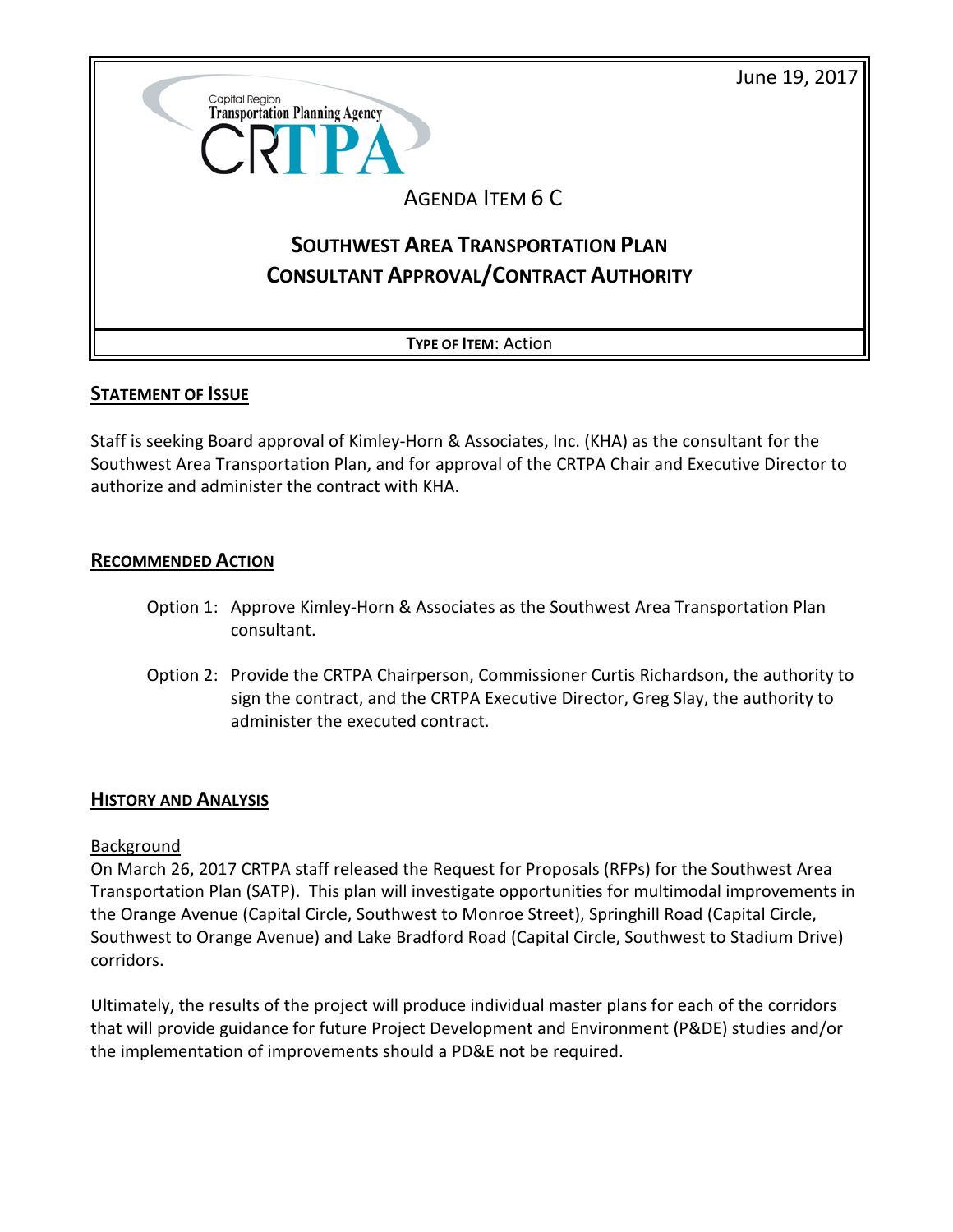## Consultant Selection Process

The RFP contained a schedule of events for the selection of a consultant to perform the work associated with the SATP. Per the RFP, on April 27, 2017, four (4) proposals were submitted for consideration. Upon review, one of the four was disallowed, which left proposals from:

- 1. Kimley-Horn & Associates, Inc.,
- 2. Michael Baker International, and
- 3. Stantec

Since there were only three submittals remaining, staff opted to eliminate the shortlisting process and have the remaining consultant teams present/interview with the Consultant Selection team which consisted of Autumn Calder (Blueprint), Charles Hargraves (Blueprint), Jack Kostrzewa (CRTPA), and Greg Slay (CRTPA).

The presentations/interviews were held on May 23, 2017, with the results being (in rank order):

- 1. Kimley-Horn & Associates, Inc. 160.00 points out of 175
- 2. Stantec 121.25 out of 175 points
- 3. Michael Baker International 117.50 out of 175 points

The Final Ranking was posted on May 24, 2017.

# **NEXT STEPS**

Upon CRTPA approval, staff will begin the negotiating and contract phase.

# **OPTIONS**

- Option 1: Approve Kimley-Horn & Associates as the Southwest Area Transportation Plan consultant. (Recommended)
- Option 2: Provide the CRTPA Chairperson, Commissioner Curtis Richardson, the authority to sign the contract, and the CRTPA Executive Director, Greg Slay, the authority to administer the executed contract. (Recommended)

Option 3: CRTPA Board Discretion.

## **ATTACHMENT**

Attachment 1: SATP Request for Proposals Attachment 2: SATP Scope of Services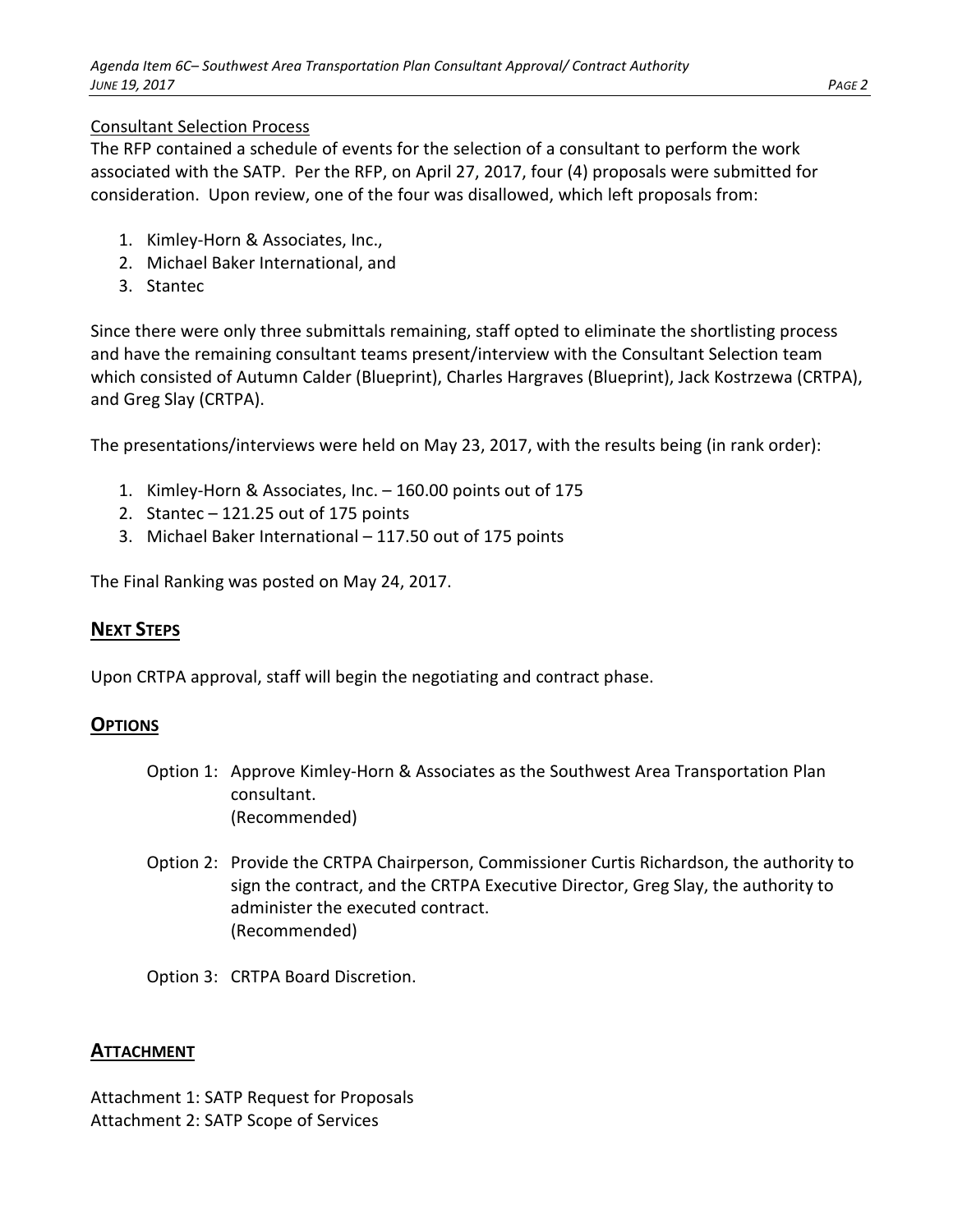

**REQUEST FOR PROPOSALS Southwest Area Transportation Plan RFP NO. RFP 0037-17-RWT-RC**

**March 26, 2017**

**Request For Proposals**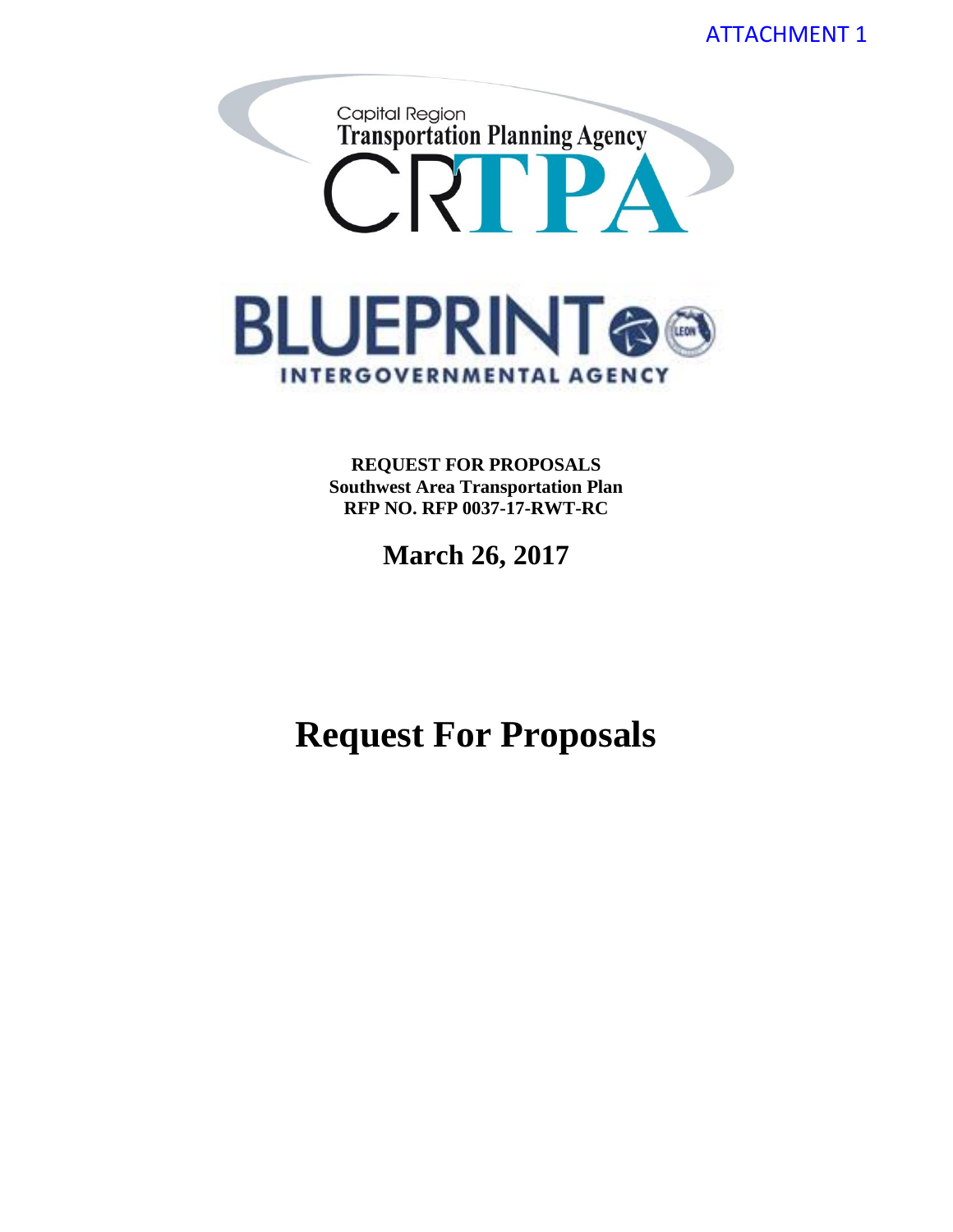# **TABLE OF CONTENTS**

| <b>SECTION 1.0</b>  |  |
|---------------------|--|
| <b>SECTION 2.0</b>  |  |
| <b>SECTION 3.0</b>  |  |
| <b>SECTION 4.0</b>  |  |
| <b>SECTION 5.0</b>  |  |
| <b>SECTION 6.0</b>  |  |
| <b>SECTION 7.0</b>  |  |
| <b>SECTION 8.0</b>  |  |
| <b>SECTION 9.0</b>  |  |
| <b>SECTION 10.0</b> |  |
| <b>SECTION 11.0</b> |  |
| <b>SECTION 12.0</b> |  |
| <b>SECTION 13.0</b> |  |
| <b>SECTION 14.0</b> |  |
| <b>SECTION 15.0</b> |  |
| <b>SECTION 16.0</b> |  |
| <b>SECTION 17.0</b> |  |
| <b>SECTION 18.0</b> |  |
| <b>SECTION 19.0</b> |  |
| <b>SECTION 20.0</b> |  |
| <b>SECTION 21.0</b> |  |
| <b>SECTION 22.0</b> |  |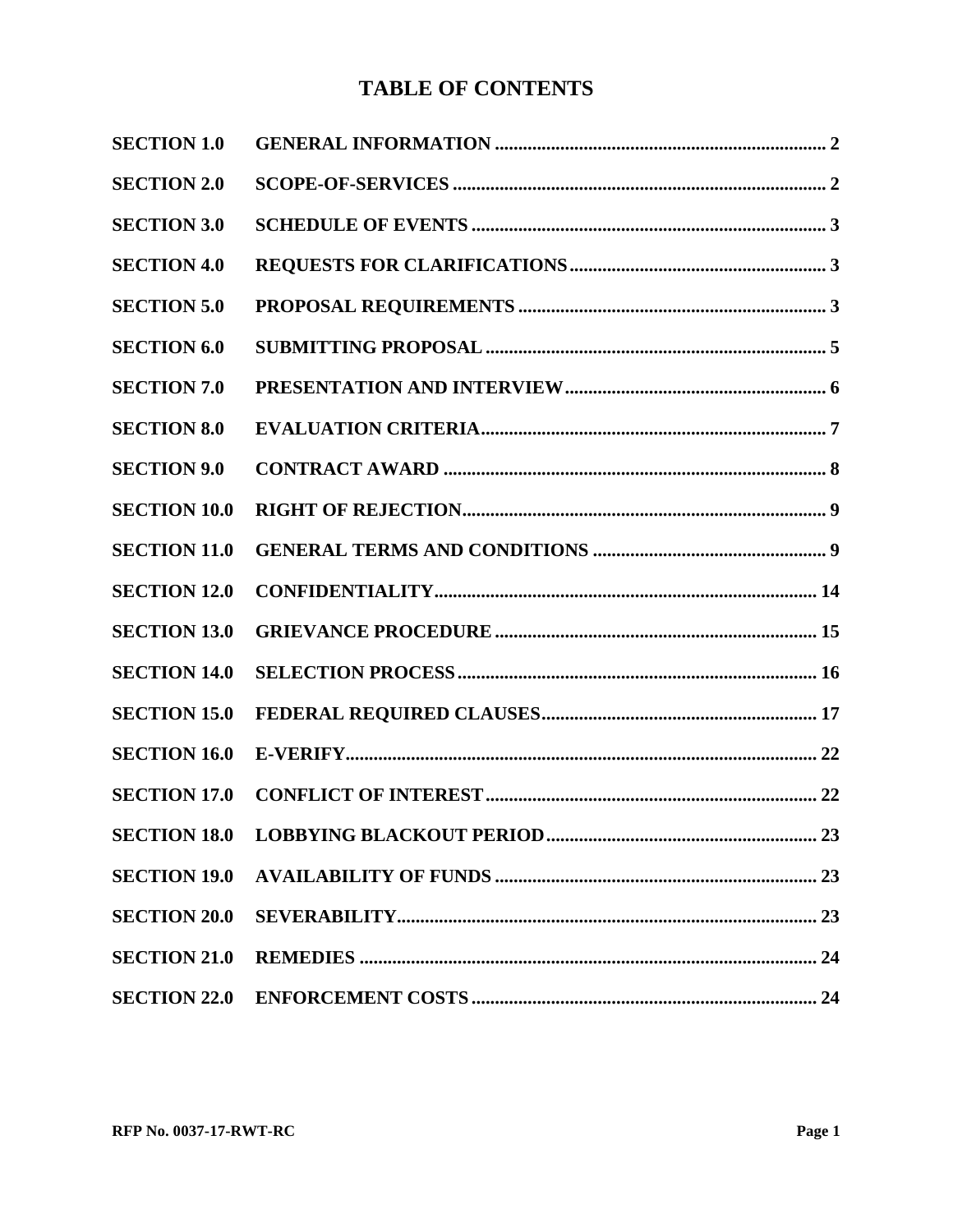# <span id="page-4-0"></span>**SECTION 1.0 GENERAL INFORMATION**

The Capital Region Transportation Planning Agency (CRTPA) and Blueprint Intergovernmental Agency (BP) are partnering to conduct the Southwest Area Transportation Plan. This Plan will assess several corridors in Southwest Tallahassee/Leon County to develop a coordinated land use/transportation plan that addresses future mobility needs and supports future development in a form that is consistent to the vision of surrounding communities.

To complete this effort, a multi-disciplined consulting team is needed to perform and complete varying tasks that will require coordination between numerous organizations as well as meet the demands of being consistent with FDOT standards.

The three corridors included in the Southwest Area Transportation Plan are:

- **Orange Avenue – Capital Circle, Southwest to Monroe Street (approximately 4.35 miles)**
- **Lake Bradford Road - Capital Circle, Southwest to Stadium Drive (approximately 3.37 miles)**
- **Springhill Road - Capital Circle, Southwest to Lake Bradford Road (approximately 2.14 miles)**

Ultimately, this plan will utilize, for example, Complete Streets and the FDOT Roundabout Policy, to create options that local jurisdictions would like to see considered in the currently programmed Orange Avenue Project and Development Study (PD&E) and any potential future PD&E studies on Lake Bradford Road and Springhill Road.

The major tasks associated with this project include public involvement, data collection, and option development and assessment.

# <span id="page-4-1"></span>**SECTION 2.0 SCOPE-OF-SERVICES**

**See Scope-of-Services (Attachment A)**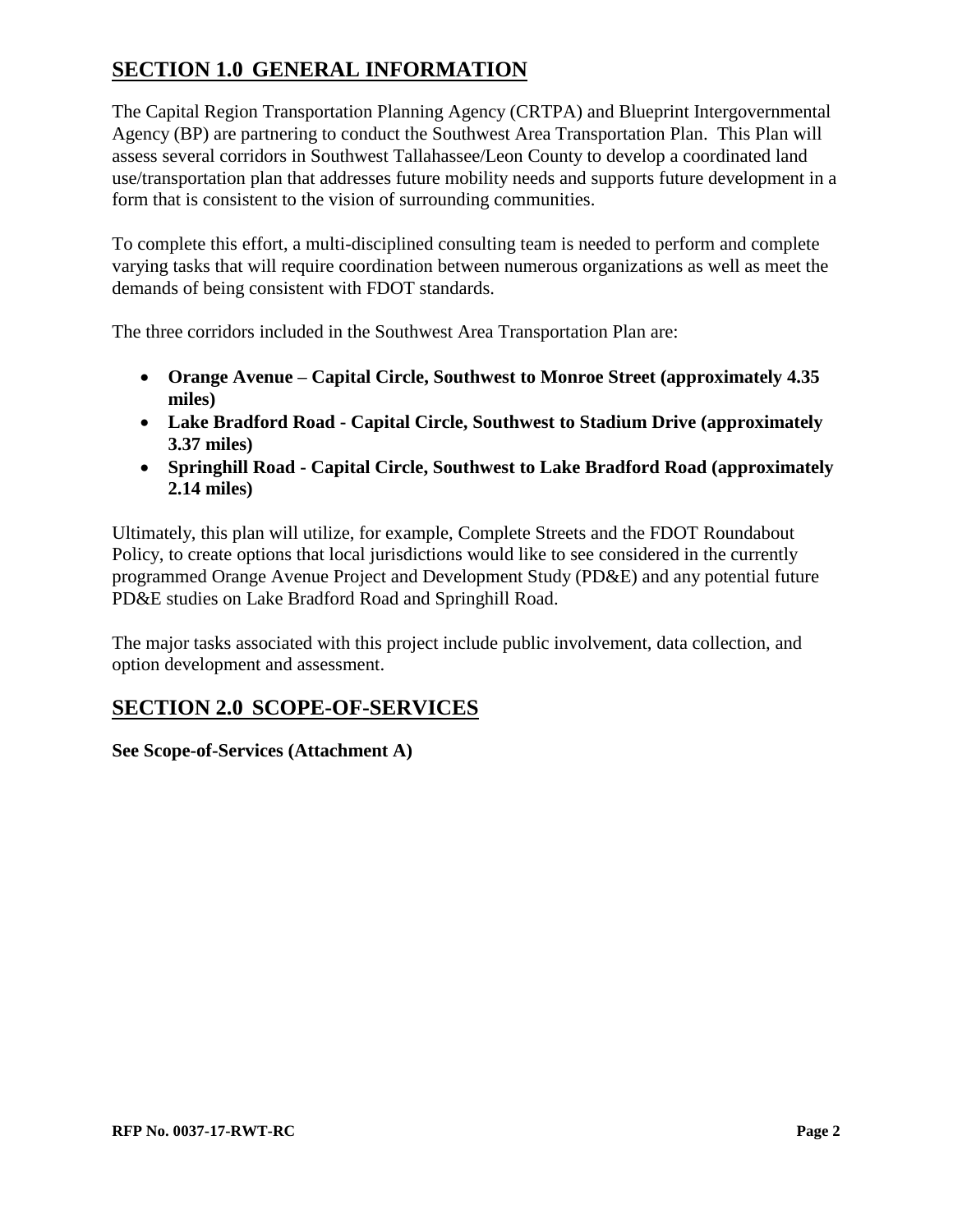# <span id="page-5-0"></span>**SECTION 3.0 SCHEDULE OF EVENTS**

| <b>EVENT</b>                                       | <b>DATE/TIME</b> |
|----------------------------------------------------|------------------|
| Release of RFP                                     | March 26, 2017   |
| Deadline for Questions/Inquiries                   | April 13, 2017   |
| Proposal Due Date/Time (Deadline) by 4:30PM        | April 27, 2017   |
| Scoring/Ranking of Proposals and Shortlist Teams   | May 9, 2017      |
| Presentations and Interviews of Short-listed Teams | May 25, 2017     |
| Final Scoring/Ranking and Recommended Team         | May 25, 2017     |
| <b>Anticipated Award</b>                           | June 19, 2017    |

The proposed time schedule as related to this procurement is as follows:

# <span id="page-5-1"></span>**SECTION 4.0 REQUESTS FOR CLARIFICATIONS**

ALL questions concerning this RFP must be directed in writing to **Robert Threewitts PROCUREMENT SERVICES DIVISION, PHONE: (850) 891-8025, E-MAIL: Robert.Threewitts@talgov.com or through FRS TDD at 771**. All telephone conversations are considered to be unofficial responses and will not be binding. Changes to this RFP may be made by issuance of an addendum.

# <span id="page-5-2"></span>**SECTION 5.0 PROPOSAL REQUIREMENTS**

- 5.1 A prospective service provider's response to this Request for Proposals should, at a minimum, include the following information as provided in **TAB 1** thru **TAB 7**, herein, in 12 point, Times New Roman font. Please note that the **PROPOSAL** should address the requirements in a clear and concise manner in the order stated herein. **PROPOSALS** that do not adhere to the following format or include the requested information/documents will be incomplete and therefore non-responsive.
- 5.2 **PROPOSALS** must be separately tabbed as follows and must include the information/documents specified in the applicable tab.
- 5.3 The **PROPOSAL** must contain a manual signature of an authorized representative of the responding Team.
- 5.4 The following information is required in the submittal in order to evaluate and rank each applicant. The Selection Committee will objectively evaluate the applicants' responses. **A maximum total of 100 points will be assigned.**
- 5.5 With the exception of the Executive Summary (**TAB 1**), there are no page limits for the **PROPOSAL**.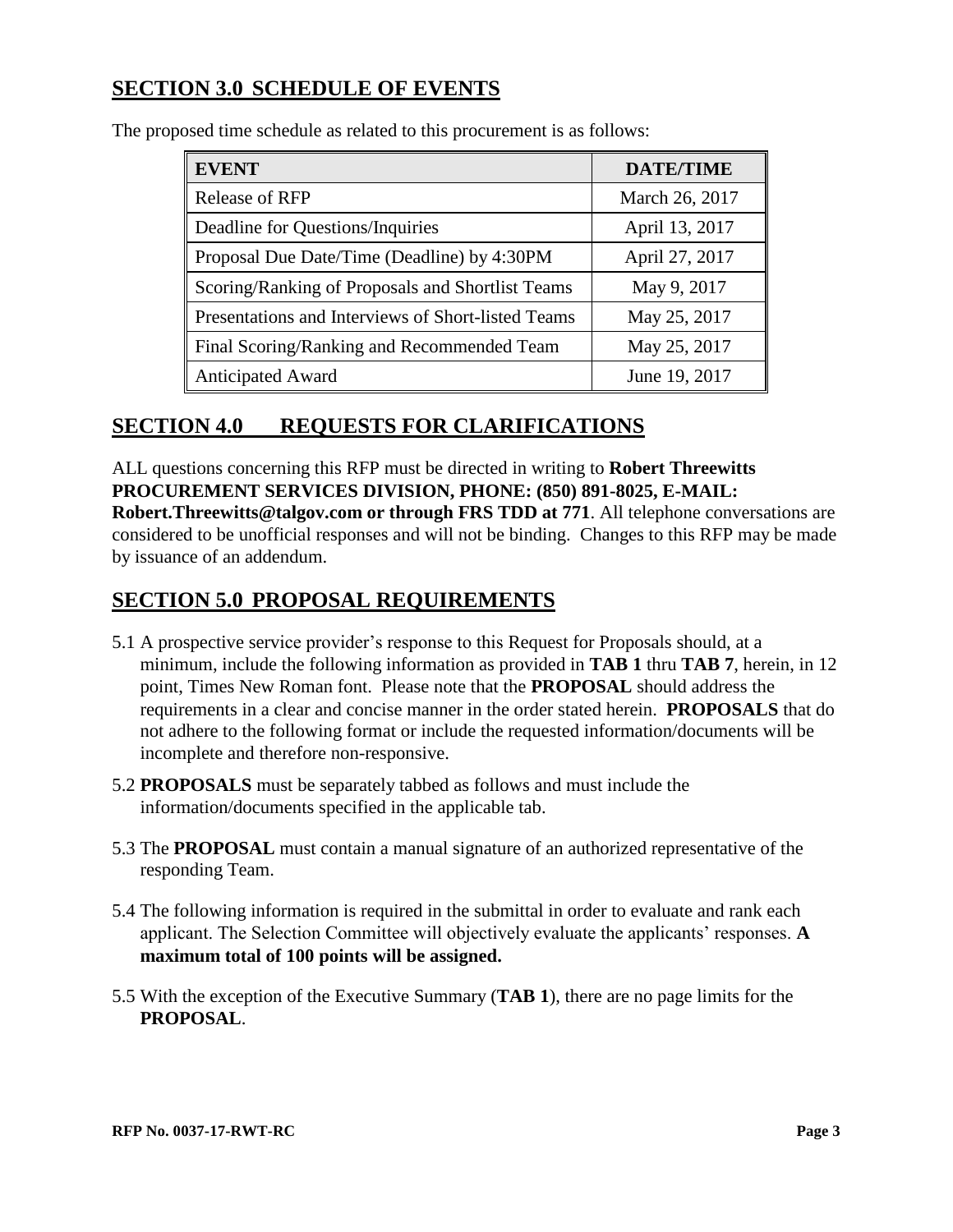## **TAB 1 - EXECUTIVE SUMMARY/GENERAL INFORMATION**

Present in brief, concise terms, a five (5) page (maximum) summary level description of the contents of the **PROPOSAL** and of your company and its capabilities. The signer of the **PROPOSAL** must declare that the **PROPOSAL** is in all respects fair and in good faith without collusion or fraud, and that the signer of the **PROPOSAL** has the authority to bind the principal proposer. At a minimum the following information must be included:

- a. Name of Firm
- b. Mailing Address of Firm
- c. Physical Address of Firm
- d. Name of Contact Person
- e. Phone Number
- f. Fax Number
- g. Cell Phone Number
- h. E-mail Address
- i. Business Structure
- j. Number of Years Firm in Business
- k. Proof of Liability Insurance (this will not count as page(s) associated with the Executive Summary)

## **TAB 2 – EXPERIENCE (25 points)**

Provide the names and titles of all the firms that will provide services to the CRTPA as a member of the consulting team, and outline their respective roles in providing those services. Resumes should be included as an appendix and be specific to experience with similar projects. All firm's will provide the following information:

- Organizational Structure relating to the team effort of this project.
- Past experience in providing similar type of services requested except for any project completed for the CRTPA, Ocala/Marion County TPO or BP. Any experience should provide:
	- Location.
	- Length of time to complete project.
	- Completion date.
	- Partnership or sole source.
	- Cost.
	- Approach to project.
	- Up to three references (related to projects that were worked on in the last five years) including name, title, phone number and a brief description of the project and the work performed.
	- Any feedback received from the project (awards, letters of achievement, letters of commendation, etc….).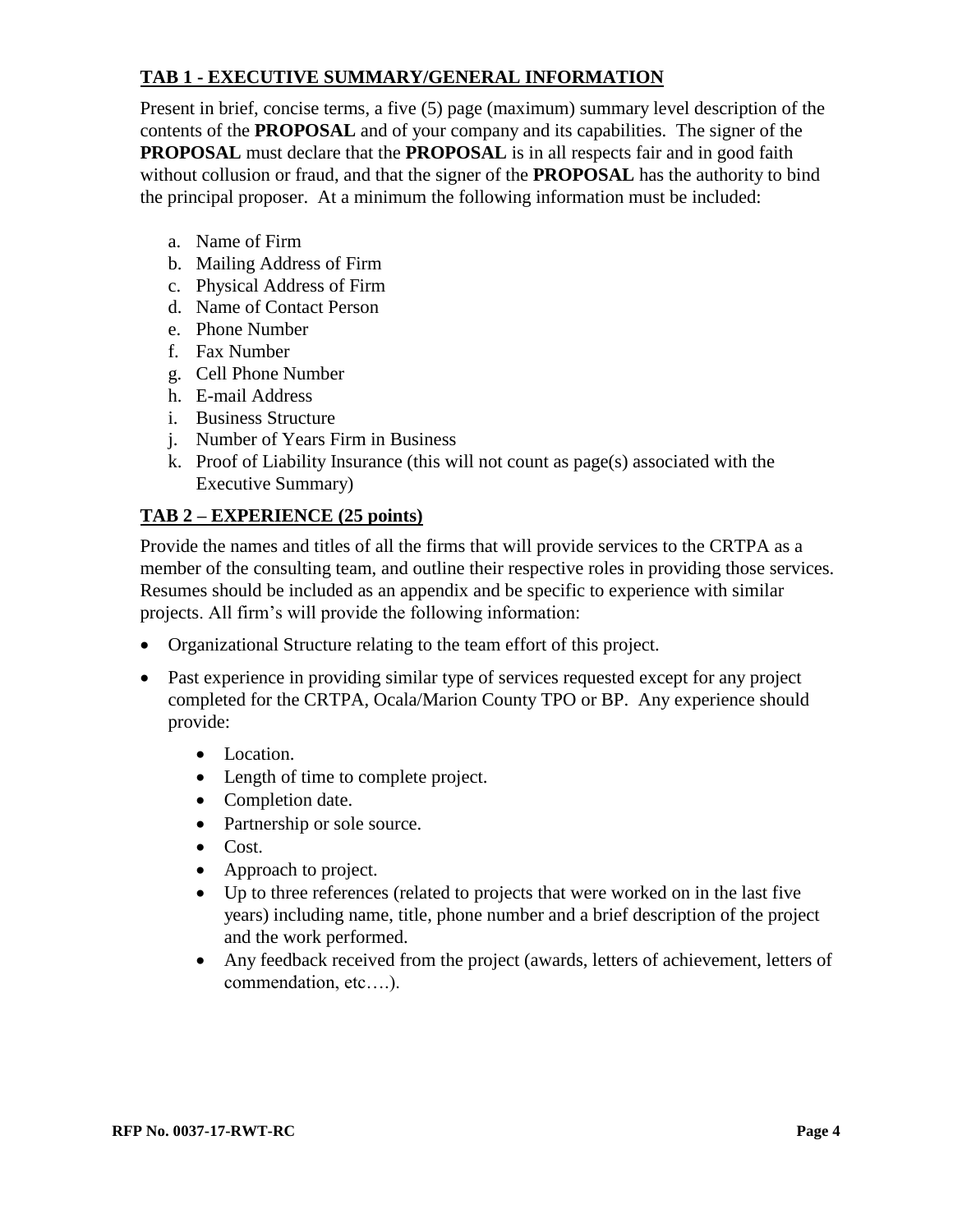## **TAB 3 - APPROACH (50 points)**

The consulting team's approach to developing and completing the project tasks as outlined in

### **ATTACHMENT A– Southwest Area Transportation Plan Scope-of-Services**.

### **TAB 4 – INNOVATIVE PROJECT METHODOLOGY (25 points)**

The information in this tab showcases the proposal's unique approach or public participation effort.

### **TAB 5 – FEDERAL REQUIRED CLAUSES**

This tab is to be used for all information pertaining to Section 15.0 – Federal Required Clauses.

### **TAB 6 – MISCELLANEOUS FORMS**

This tab is for the following forms:

Representations/Certifications with a completed IRS Form W-9.

### **TAB 7 – ACKNOWLEDGED ADDENDUMS**

All Addendums (if issued) are to be placed in is tab.

## <span id="page-7-0"></span>**SECTION 6.0 SUBMITTING PROPOSAL**

- 6.1 Proposals shall be submitted as follows:
	- 6.1.1 All **PROPOSALS** must be in writing and in complete sets: **ONE ORIGINAL (SO IDENTIFIED) AND FIVE (5) COMPLETE COPIES (SO IDENTIFIED). Also include a copy of your proposal on a thumb-drive.**
	- 6.1.2 All **PROPOSALS** shall be submitted in a sealed envelope/container**,** which will be received (recorded and clocked-in) at:

**CITY OF TALLAHASSEE**

**PROCUREMENT SERVICES DIVISION 300 S. ADAMS STREET, MAIL STOP # A-28 TALLAHASSEE, FLORIDA, 32301-1731**

### **NOT LATER THAN THE DATE/TIME SPECIFIED IN SECTION 3.0 LATE PROPOSALS WILL BE CONSIDERED NONRESPONSIVE AND SHALL NOT BE CONSIDERED FOR EVALUATION.**

- 6.1.3 The front of each **PROPOSAL** envelope/container shall contain the following information for proper identification:
	- The name and address of the proposer,
	- The word "**PROPOSAL**" and **the RFP number,**
	- The time/date specified for receipt of **PROPOSAL**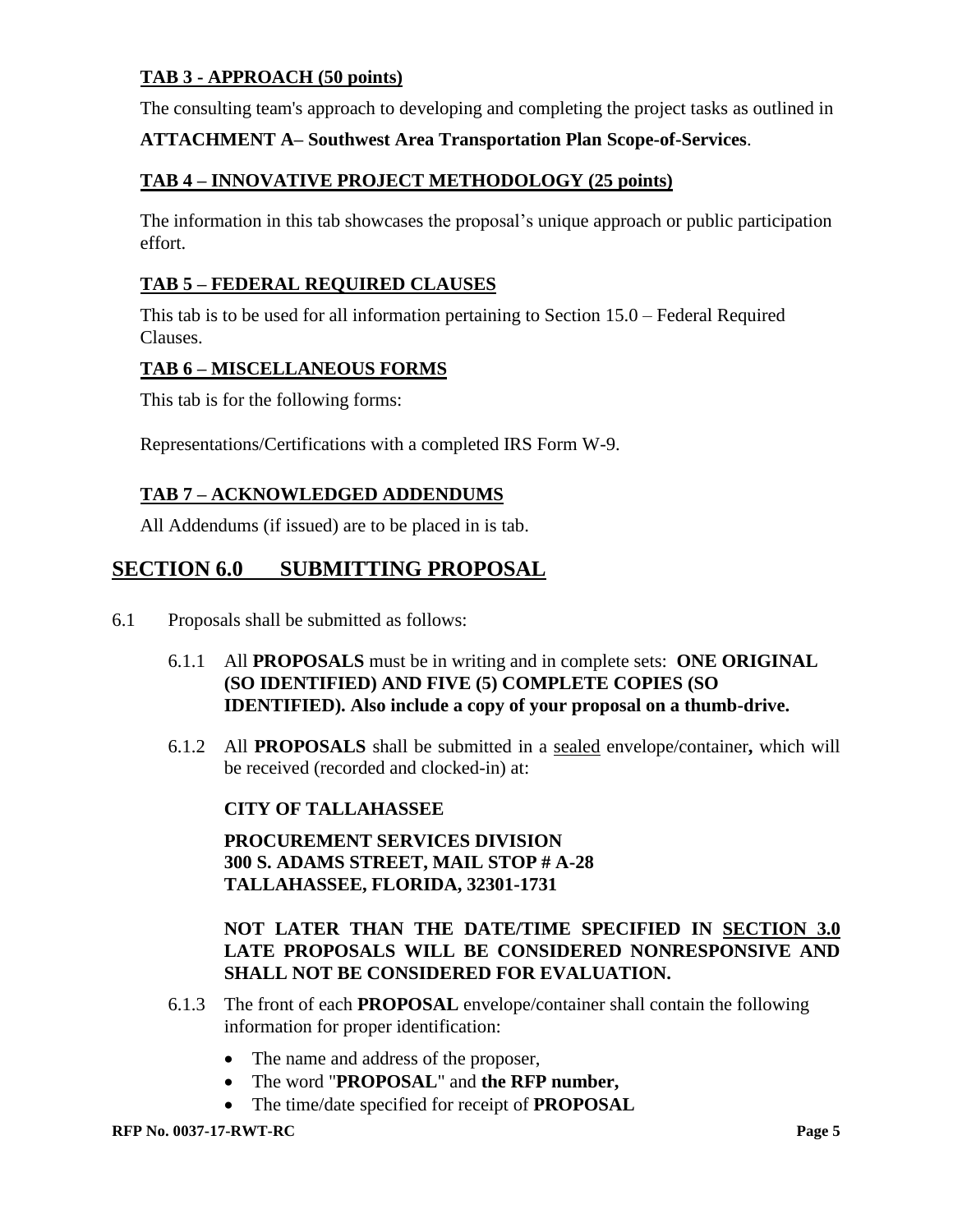- The number of each envelope/container submitted (i.e. "1 of 3, "2 of 3", "3 of 3")
- 6.1.4 The responsibility for submitting the **PROPOSAL** to the Procurement Services Division on or before the above stated time and date is solely that of the proposer. The City of Tallahassee or CRTPA will in no way be responsible for delays in mail delivery or delays caused by any other occurrence. **LATE PROPOSALS WILL BE CONSIDERED NONRESPONSIVE AND WILL NOT BE CONSIDERED FOR EVALUATION.**
- 6.1.5 All **PROPOSALS** must be in writing as provided in **Section 5**, above. Nonresponsive **PROPOSALS** will not be considered. The signer of the **PROPOSAL** must declare that the **PROPOSAL** is in all respects fair and in good faith without collusion or fraud and that the signer of the **PROPOSAL** has the authority to bind the principal proposer. **A PROPOSAL THAT DOES NOT COMPLY WITH THIS SECTION SHALL BE CONSIDERED NONRESPONSIVE AND WILL NOT BE CONSIDERED FOR EVALUATION.**
- 6.1.6 The City/CRTPA shall not be liable for any costs incurred by a proposer prior to entering into a contract. Therefore, all proposers are encouraged to provide a simple, straightforward, and concise description of their ability to meet the project requirements.
- 6.1.7 Teams responding to this RFP must be available for the in-person Presentation and Interview.

**A TEAM THAT DOES NOT ATTEND A SCHEDULED THE IN-PERSON PRESENTATION AND INTERVIEW SHALL BE CONSIDERED NONRESPONSIVE AND SHALL NOT BE CONSIDERED FOR EVALUATION.**

# <span id="page-8-0"></span>**SECTION 7.0 PRESENTATION AND INTERVIEW**

The Selection Committee will evaluate and shortlist the submitted **PROPOSALS** (See Section 3.0 for dates).

The scores from the shortlisted Teams will be reset to zero (0) before moving into the Presentation and Interview phase.

Shortlisted respondents will be asked to make a 15-minute Presentation regarding their **PROPOSAL**, followed by an Interview (up to half an hour) by the Selection Committee. During the Interview, Teams are expected to respond to any question asked regarding the Presentation or the **PROPOSAL**.

A maximum total of 175 points will be assigned based on the Presentation and Interview responses. Lastly, up to six (6) Team Members may be present during the interview process.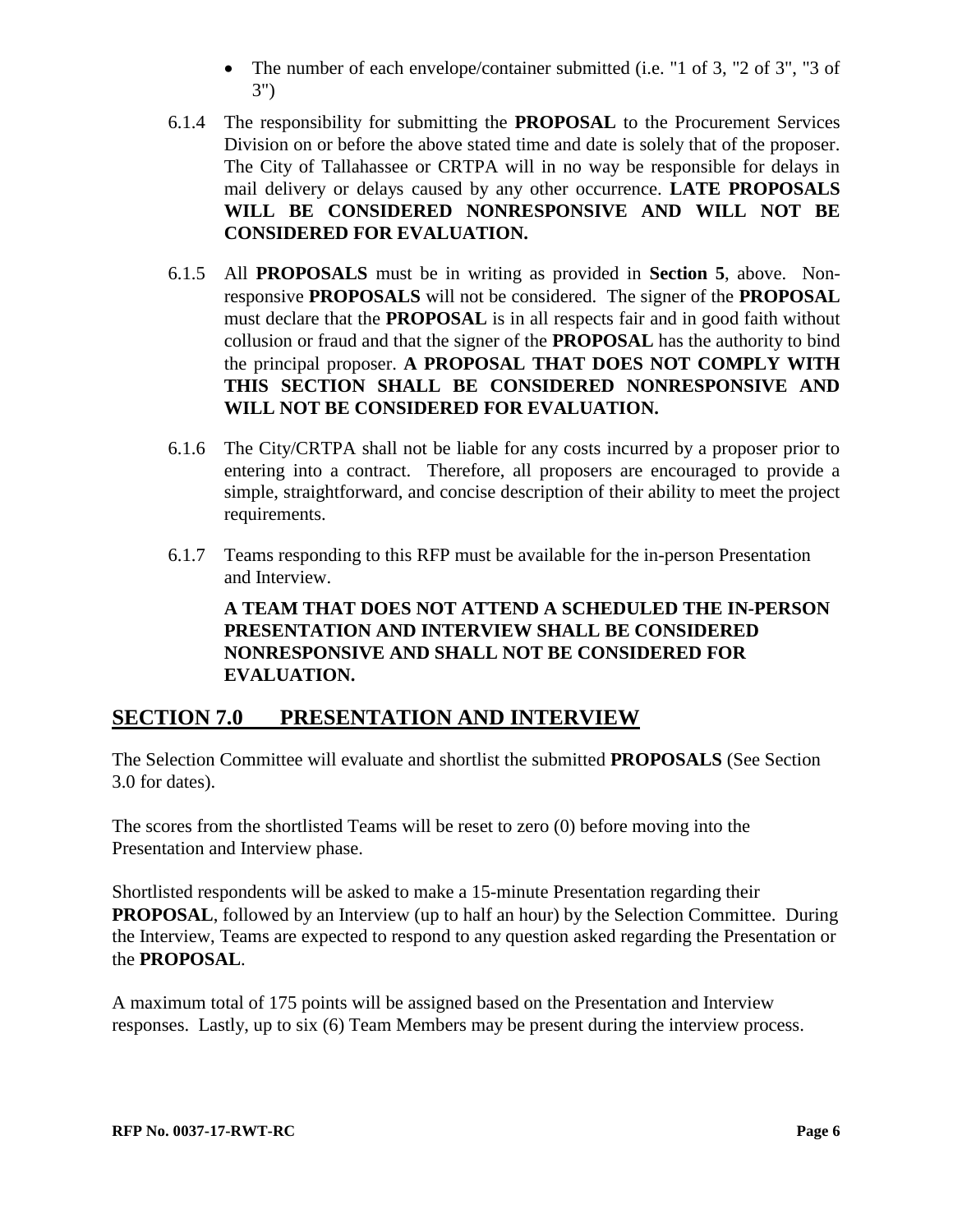# <span id="page-9-0"></span>**SECTION 8.0 EVALUATION CRITERIA**

The evaluation of PROPOSALS/Interviews will be performed consistent with the following criteria:

| <b>Criteria</b>                              | <b>Max Score</b> | <b>Factor</b> | <b>Max Points</b> |  |  |  |
|----------------------------------------------|------------------|---------------|-------------------|--|--|--|
| <b>Proposal</b>                              |                  |               |                   |  |  |  |
| Experience                                   | 5                | 5             | 25                |  |  |  |
| Approach                                     | 5                | 10            | 50                |  |  |  |
| <b>Innovative Project Methodology</b>        | 5                | 5             | 25                |  |  |  |
| <b>PROPOSAL Criteria Total</b>               | 15               |               | 100               |  |  |  |
|                                              |                  |               |                   |  |  |  |
| <b>Presentation/Interview</b>                |                  |               |                   |  |  |  |
| Presentation                                 | 5                | 5             | 25                |  |  |  |
| <b>Understanding of Project Requirements</b> | 5                | 15            | 75                |  |  |  |
| Response to Questions by SC Members          | 5                | 15            | 75                |  |  |  |
| <b>Presentation/Interview Criteria Total</b> | 15               |               | 175               |  |  |  |

As part of the evaluation process, shortlisted respondents shall be required to participate in the Interview process (**Section 6.1.7 and 7.0**).

# **A TEAM THAT DOES NOT ATTEND A SCHEDULED IN-PERSON INTERVIEW SHALL BE CONSIDERED NONRESPONSIVE AND SHALL NOT BE CONSIDERED FOR EVALUATION.**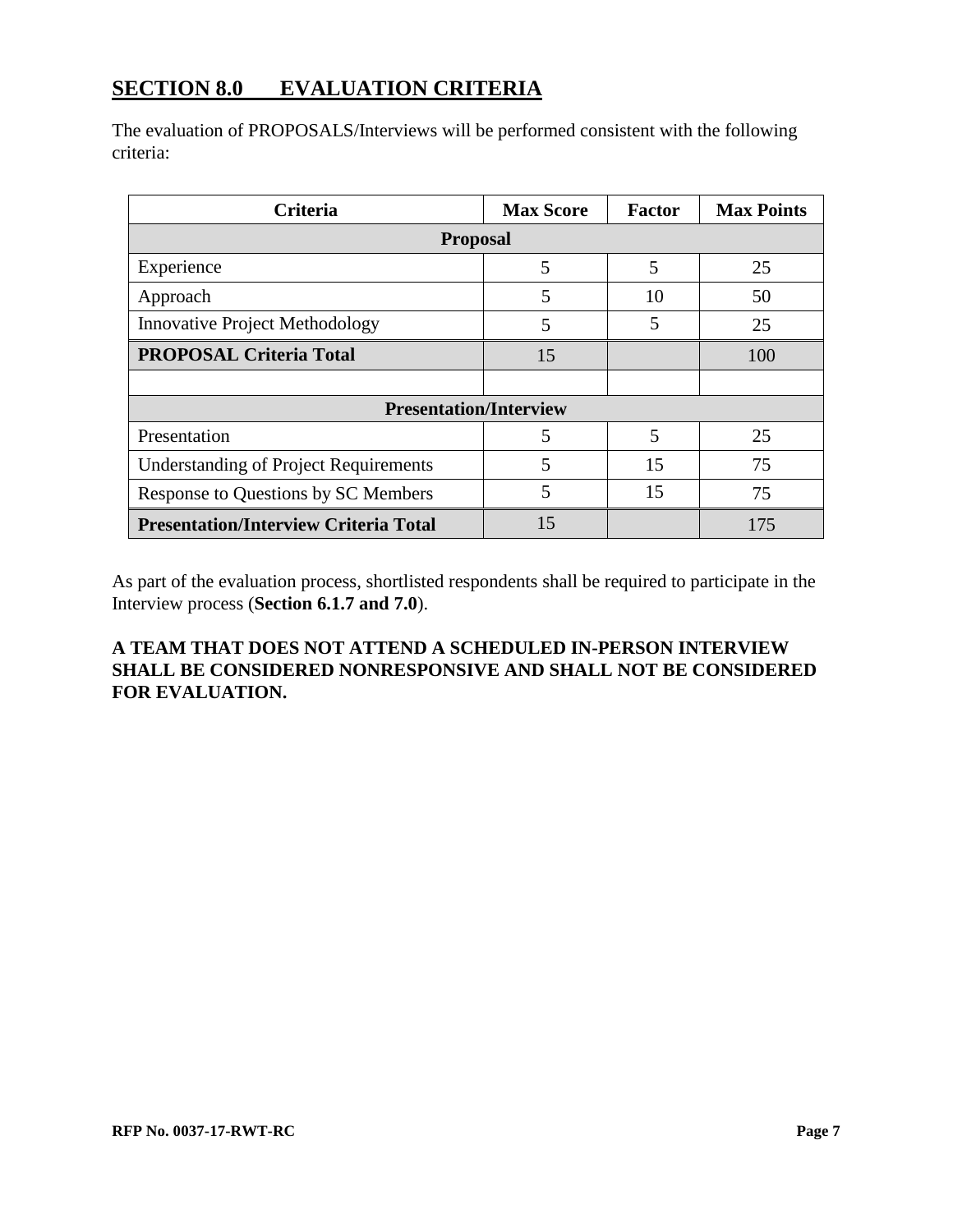### **Maximum Scoring Description**

0 - No Response / Not Addressed

Answer is No to RFP requirements; this element of the evaluation criteria was **not addressed.**

1 - Poor/Below Expectations / Unsatisfactory

The proposal is inadequate in most basic requirements, specifications or provisions of the criteria element; respondent's information for this element of the evaluation criteria was **unsatisfactory.**

2 - Below Average / Meets Some Expectations

The proposal meets many of the basic requirements, specifications or provisions of the criteria element; respondent's information for this element of the evaluation criteria is **below average.**

3 - Average / Meets Most Expectations

The proposal adequately meets the minimum requirements, specifications or provisions of the criteria element; respondent's information for this element of the evaluation criteria is **average.**

4 - Above Average / Meets All Expectations

The proposal more than adequately meets the minimum requirements, specifications or provisions of the criteria element; respondent's information for this element of the evaluation criteria is **above average.**

5 - Excellent / Exceeds Expectations

The proposal exceeds minimum requirements, specifications or provision in most aspects of the criteria element; respondent's information for this element of the evaluation criteria is **Excellent.**

# <span id="page-10-0"></span>**SECTION 9.0 CONTRACT AWARD**

- 9.1 The CRTPA reserves the right to incorporate the successful Team's **PROPOSAL** into a contract. The successful team agrees that the CRTPA shall have the right to place the contract documents in a hierarchy to outline the controlling language of the contract. Failure of a Team to accept this obligation shall result in the cancellation of any award.
- 9.2 The selected Team(s) will be required to assume responsibility for all services offered in the **PROPOSAL**. The CRTPA will consider the selected Team(s) primary firm to be the sole point of contact with regard to contractual matters, including payment of any or all charges.
- 9.3 A copy of the recommended ranking and award will be available for review in the Purchasing Division upon completion of the evaluation by the committee.

Vendors may obtain a copy of the final ranking from the City's web site at:

Web site at:<http://www.talgov.com/dma/dma-procurement-bidinfo.aspx>

Then click on: [\(View all bid information on DemandStar's website\)](http://www.demandstar.com/supplier/bids/agency_inc/bid_list.asp?f=search&mi=10070)

.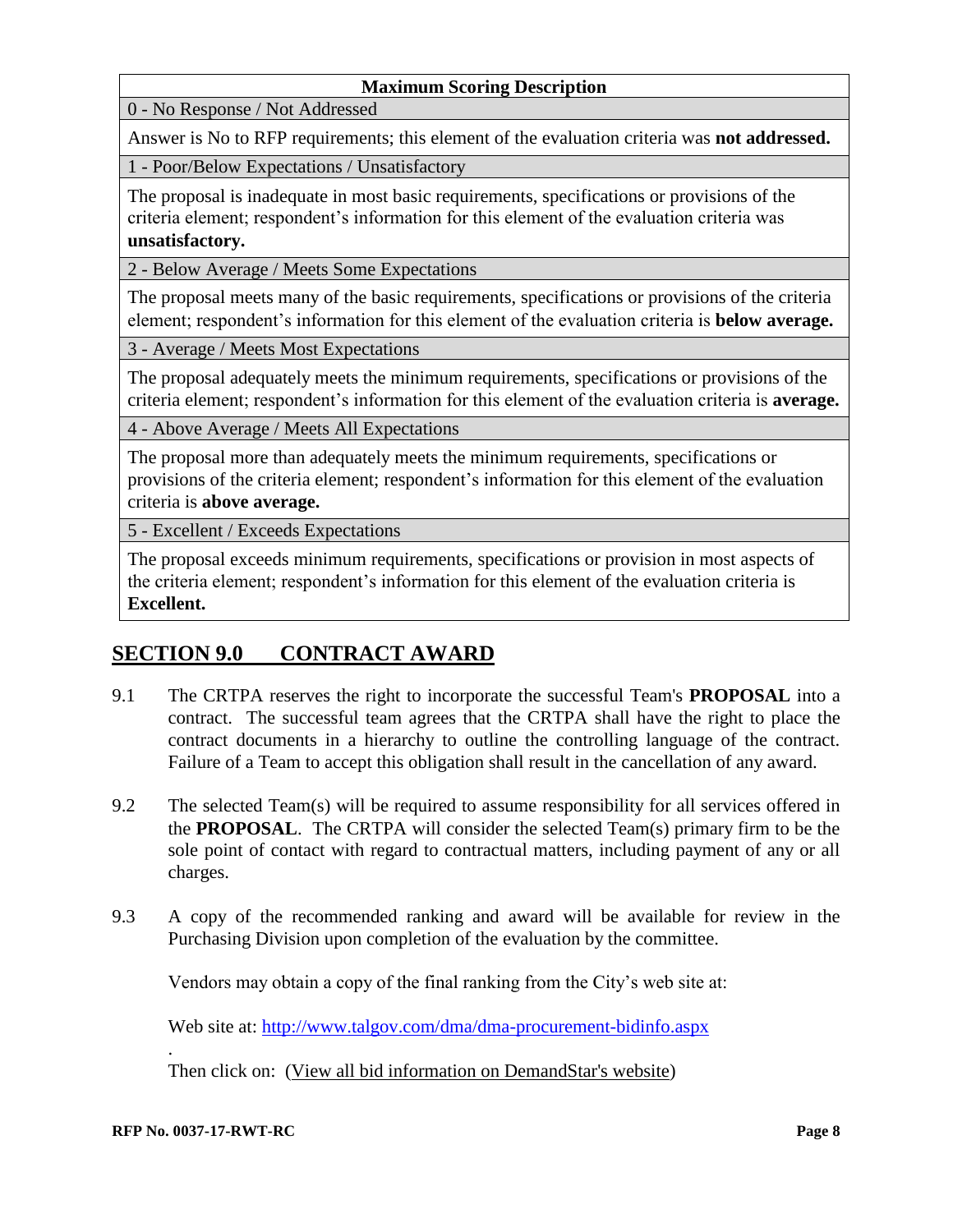# <span id="page-11-0"></span>**SECTION 10.0 RIGHT OF REJECTION**

The CRTPA reserves the right to waive any minor irregularity in any **PROPOSAL**.

The CRTPA reserves the right to reject all **PROPOSAL**s in whole or in part, with or without cause, in its sole discretion.

The CRTPA reserves the right to accept the **PROPOSAL** that in its judgment will be in the best interest of the CRTPA region and its citizens.

CRTPA reserves the right, and has absolute and sole discretion, to cancel its RFP at any time prior to approval of the award by the CRTPA. The decision by CRTPA to cancel a RFP shall not be the basis for a protest.

Additionally, the CRTPA reserves the right to request clarification of information submitted and to request additional information of one or more proposers.

Any **PROPOSAL** may be withdrawn until the date and time set above for the submission of the **PROPOSAL**.

# <span id="page-11-1"></span>**SECTION 11.0 GENERAL TERMS AND CONDITIONS**

## **11.1 CIVIL RIGHTS REQUIREMENTS**

Title VI of the Civil Rights Act of 1964 (42 U.S.C. § 2000d et seq., 78 stat. 252), (prohibits discrimination on the basis of race, color, national origin); and 49 CFR Part 21; The Uniform Relocation Assistance and Real Property Acquisition Policies Act of 1970, (42 U.S.C. § 4601), (prohibits unfair treatment of persons displaced or whose property has been acquired because of Federal or Federal-aid programs and projects); Federal-Aid Highway Act of 1973, (23 U.S.C. § 324 et seq.), (prohibits discrimination on the basis of sex); Section 504 of the Rehabilitation Act of 1973, (29 U.S.C. § 794 et seq.), as amended, (prohibits discrimination on the basis of disability); and 49 CFR Part 27; The Age Discrimination Act of 1975, as amended, (42 U.S.C. § 6101 et seq.), (prohibits discrimination on the basis of age); Airport and Airway Improvement Act of 1982, (49 USC § 471, Section 47123), as amended, (prohibits discrimination based on race, creed, color, national origin, or sex); The Civil Rights Restoration Act of 1987, (PL 100-209), (Broadened the scope, coverage and applicability of Title VI of the Civil Rights Act of 1964, The Age Discrimination Act of 1975 and Section 504 of the Rehabilitation Act of 1973, by expanding the definition of the terms "programs or activities" to include all of the programs or activities of the Federal-aid recipients, sub-recipients and contractors, whether such programs or activities are Federally funded or not); Titles II and III of the Americans with Disabilities Act, which prohibit discrimination on the basis of disability in the operation of public entities, public and private transportation systems, places of public accommodation, and certain testing entities (42 U.S.C. §§ 12131 -- 12189) as implemented by Department of Transportation regulations at 49 C.F.R. parts 37 and 38; The Federal Aviation Administration's Non-discrimination statute (49 U.S.C. § 47123) (prohibits discrimination on the basis of race, color, national origin, and sex); Executive Order 12898, Federal Actions to Address Environmental Justice in Minority Populations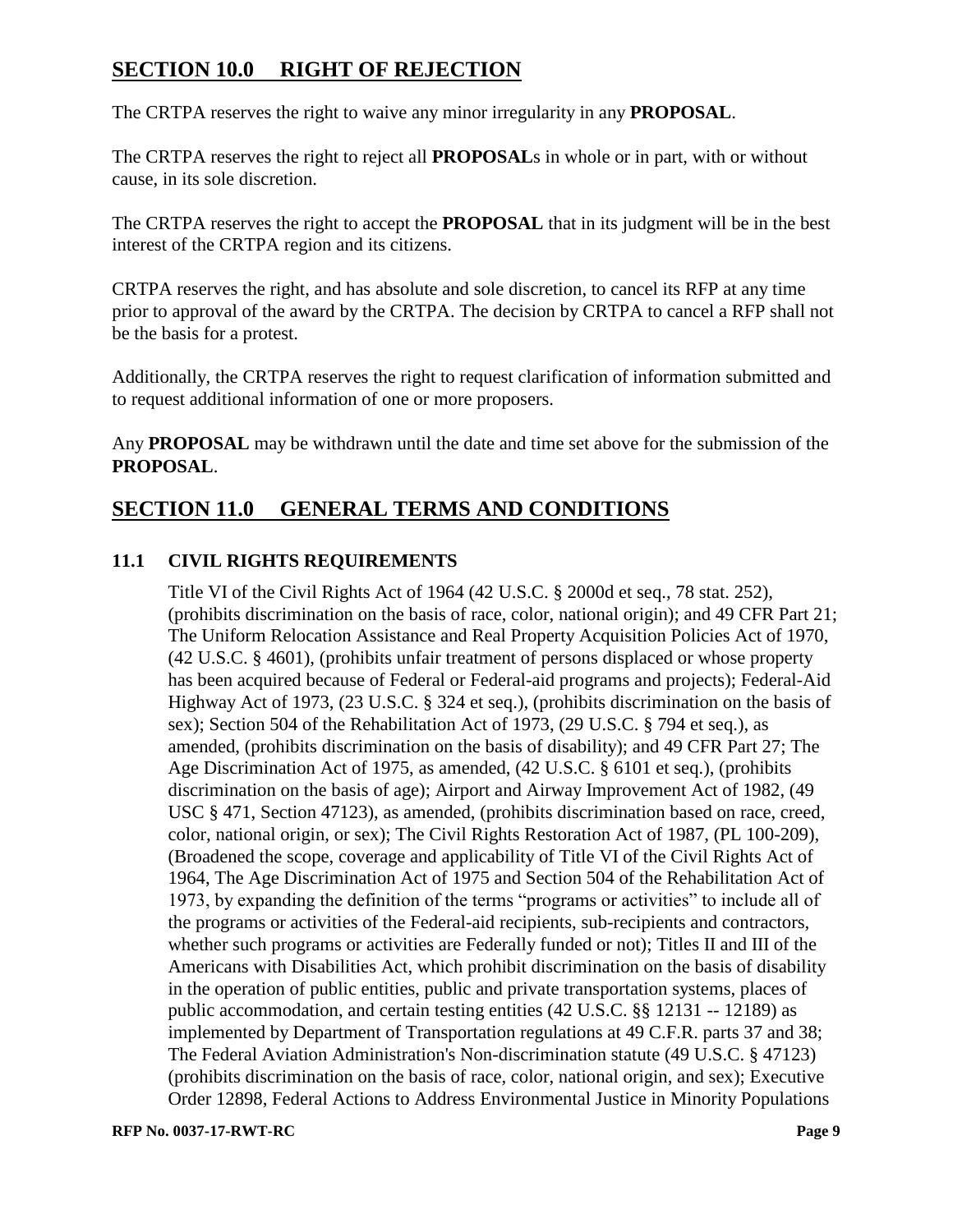and Low-Income Populations, which ensures non-discrimination against minority populations by discouraging programs, policies, and activities with disproportionately high and adverse human health or environmental effects on minority and low-income populations; Executive Order 13166, Improving Access to Services for Persons with Limited English Proficiency, and resulting agency guidance, national origin discrimination includes discrimination because of limited English proficiency (LEP). To ensure compliance with Title VI, you must take reasonable steps to ensure that LEP persons have meaningful access to your programs (70 Fed. Reg. at 74087 to 74100); Title IX of the Education Amendments of 1972, as amended, which prohibits you from discriminating because of sex in education programs or activities (20 U.S.C. 1681 et seq).

### **11.2 PUBLIC ENTITY CRIMES**

A person or affiliate who has been placed on the convicted vendor list following a conviction for a public entity crime may not submit a bid on a contract to provide any goods or services to a public entity, may not submit a bid on a contract with a public entity for the construction or repair of a public building or public work, may not submit bids on leases of real property to a public entity, may not be awarded or perform work as a contractor, supplier, subcontractor, or consultant under a contract with any public entity, and may not transact business with any public entity in excess of the threshold amount provided in Section 287.017, for CATEGORY TWO for a period of 36 months from the date of being placed on the convicted vendor list.

### **11.3 INDEMNIFICATION**

The consultant shall indemnify and hold harmless the City and CRTPA, its officials and employees, from all losses, damages, costs, expenses, liability, claims, actions, and judgments of any kind whatsoever brought or asserted against, or incurred by, the City and CRTPA, including without limitation attorney's fees and costs of litigation, to the extent that the same arise out of or are caused by any act or omission of the consultant, its subconsultants or subcontractors, or by the employees, officers, directors, or agents of the consultant, or its subcontractors.

## **11.4 ISSUANCE OF ADDENDA**

- 11.4.1 If this solicitation is amended, the City will issue an appropriate addendum to the solicitation. If an addendum is issued, all terms and conditions that are not specifically modified shall remain unchanged.
- 11.4.2 Respondents shall acknowledge receipt of each addendum to this solicitation using one of the following methods:
	- By signing and returning the addendum;
	- By signed letter;
	- By signed facsimile (subject to the conditions specified in the provision entitled "FACSIMILE DOCUMENTS").
- 11.4.3 The City must receive the acknowledgment by the time and date, and at the location specified for receipt of proposals.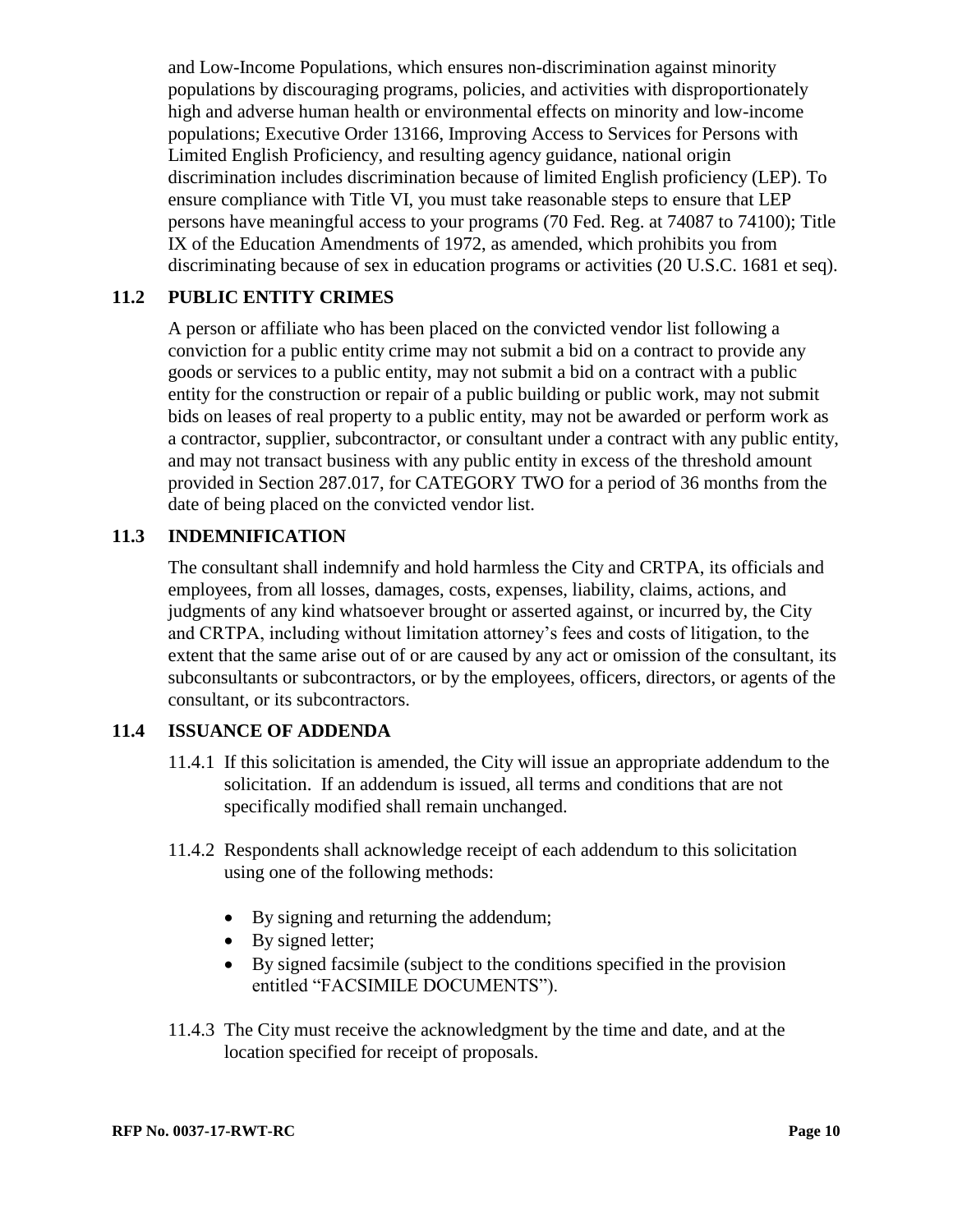### **11.5 PAYMENT**

11.5.1 Prompt Pay Policy

It is the policy of the City of Tallahassee and CRTPA to fully implement the provisions of the State of Florida Prompt Payment Act. For more information, refer to Florida State Statute 218.7.

#### 11.5.2 Withholding Payment

In the event a contract is canceled under any provision herein, the CRTPA may withhold from the Contractor any monies owed on that or any contract, an amount sufficient to compensate for damages suffered because of the violation resulting in cancellation.

### **11.6 INSURANCE REQUIREMENTS**

Prior to commencing work, the Consultant shall procure and maintain at Consultant's own cost and expense for the duration of the agreement the following insurance against claims for injuries to person or damages to property which may arise from or in connection with the performance of the work or services hereunder by the Consultant, his agents, representatives, employees or Subcontractors. The cost of such insurance shall be included in Consultant's proposal. The Consultant is required to have the CRTPA as a named insured on the appropriate policies.

11.6.1 Consultant shall maintain limits no less than:

*Commercial General/Umbrella Liability Insurance* - \$500,000 limit per occurrence for property damage and bodily injury. The service provider should indicate in its proposal whether the coverage is provided on a claims-made or preferably on an occurrence basis. The insurance shall include coverage for the following:

- Premise/Operations
- Explosion, Collapse and Underground Property Damage Hazard (only when applicable to the project)
- Products/Completed Operations
- Contractual
- Independent Contractors
- Broad Form Property Damage
- Personal Injury

*Business Automobile/Umbrella Liability Insurance -* \$500,000 limit per accident for property damage and personal injury.

- Owned/Leased Autos
- Non-owned Autos
- Hired Autos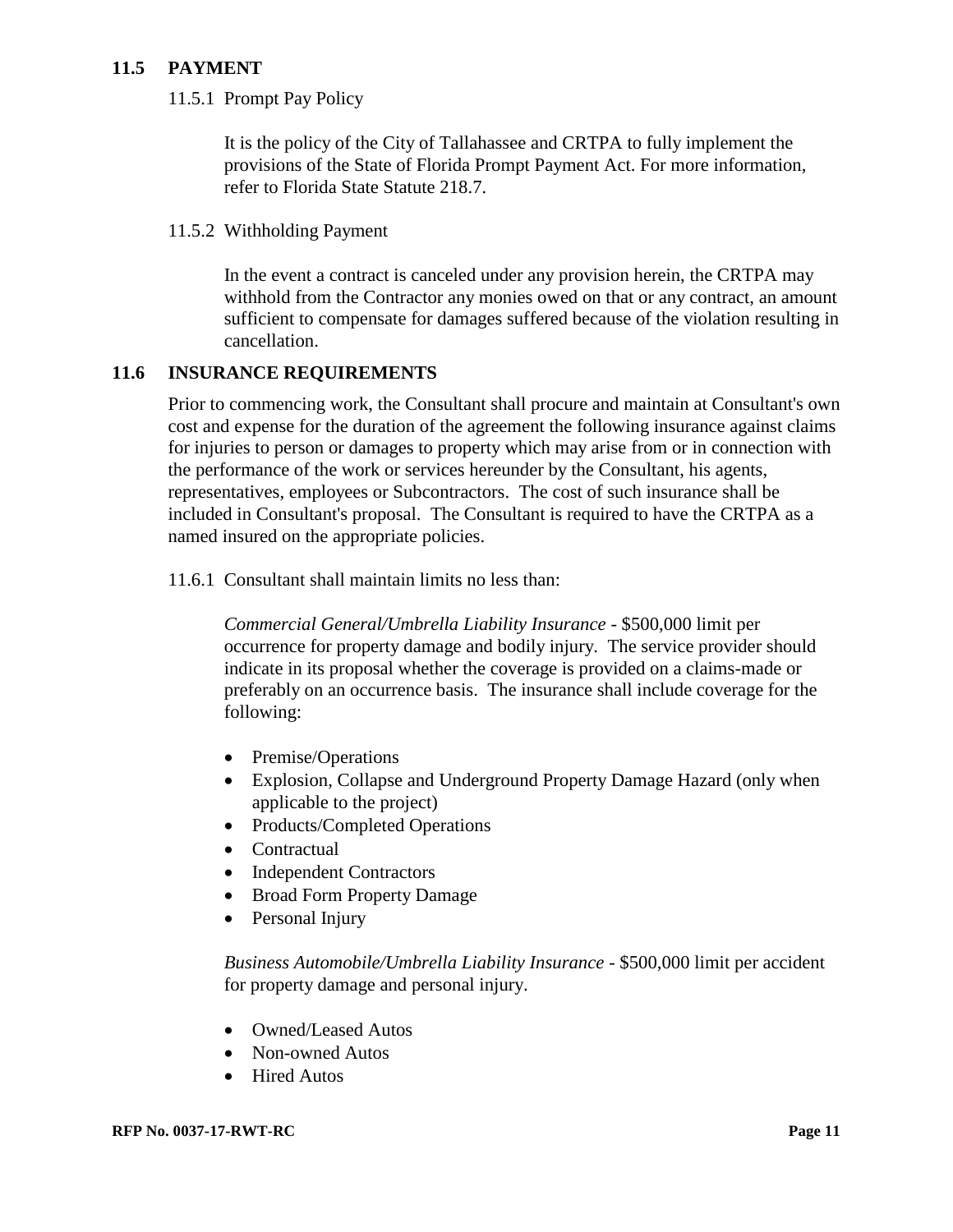*Workers' Compensation and Employers'/Umbrella Liability Insurance* - Workers' Compensation coverage with benefits and monetary limits as set forth in Chapter 440, Florida Statutes. This policy shall include Employers'/Umbrella Liability coverage for \$1,000,000 per accident. Workers' Compensation coverage is required as a condition of performing work or services for the City whether or not the Contractor or Vendor is otherwise required by law to provide such coverage.

*Professional Liability Insurance* - \$2,000,000 or as per project (ultimate loss value per occurrence).

- 11.6.2 Other Insurance Provisions
	- 11.6.2.1 *Commercial General Liability and Automobile Liability Coverage's*
		- The CRTPA, members of its Board, committees, officers, agents, employees and volunteers are to be covered as additional insureds as respects: liability arising out of activities performed by or on behalf of the Contractor; products and completed operations of the Contractor; premises owned, leased or used by the Contractor or premises on which Contractor is performing services on behalf of the CRTPA. The coverage shall contain no special limitations on the scope of protection afforded to the members of the CRTPA Board and committees, officers, agents, employees and volunteers.
		- The Contractor's insurance coverage shall be primary insurance as respects the CRTPA, members of its Board, committees, officers, agents, employees and volunteers. Any insurance or self-insurance maintained by the CRTPA, members of its Board, committees, officers, agents, employees and volunteers shall be excess of Contractor's insurance and shall not contribute with it.
		- Any failure to comply with reporting provisions of the policies shall not affect coverage provided to the CRTPA, members of its Board, committees, officers, agents, employees and volunteers.
		- Coverage shall state that Contractor's insurance shall apply separately to each insured against whom a claim is made or suit is brought, except with respect to the limits of the insurer's liability.

### 11.6.2.2 *Workers' Compensation and Employers' Liability and Property Coverage's*

The insurer shall agree to waive all rights of subrogation against the CRTPA, members of its Board, committees, officers, agents, employees and volunteers for losses arising from activities and operations of Contractor in the performance of services under this Agreement.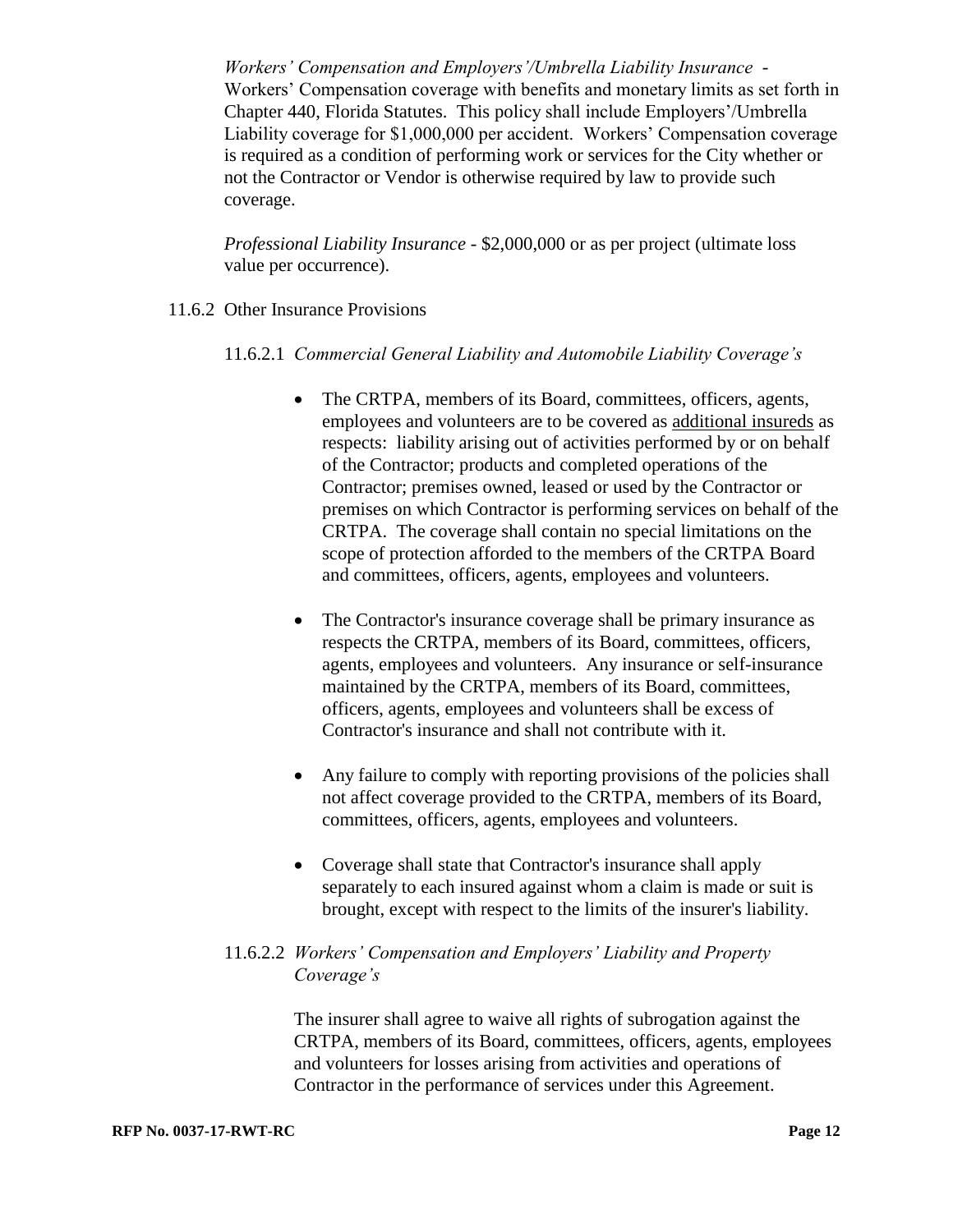- Each insurance policy required by this clause shall be endorsed to state that coverage shall not be suspended, voided, canceled, reduced in coverage or in limits except after thirty (30) days prior written notice has been given to the CRTPA.
- If Contractor, for any reason, fails to maintain insurance coverage which is required pursuant to this Agreement, the same shall be deemed a material breach of contract. The CRTPA, at its sole option, may terminate this Agreement and obtain damages from the Contractor resulting from said breach.
- Alternatively, the CRTPA, in its sole discretion, may purchase such required insurance coverage (but has no special obligation to do so), and without further notice to Contractor, the CRTPA may deduct from sums due to Contractor any premium costs advanced by the CRTPA for such insurance.
- The CRTPA named as "additional insured" as its interest may appear.

## 11.6.2.4 *Deductibles and Self-Insured Retention's*

Any deductibles or self-insured retention's must be declared to and approved by the CRTPA. At the option of the CRTPA, the insurer shall reduce or eliminate such deductibles or self-insured retention's as respects the CRTPA, members of its Board, committees, officers, agents, employees and volunteers; or the Contractor shall procure a bond guaranteeing payment of losses, related investigation, claim administration and defense expenses.

## 11.6.2.5 *Acceptability of Insurers*

Insurance is to be placed with Florida admitted insurers rated B+X or better by *A.M. Best's* rating service.

## 11.6.2.6 Verification of Coverage

Contractor shall furnish the CRTPA with certificates of insurance and with original endorsements affecting coverage required by this clause. The certificates and endorsements for each policy are to be signed by a person authorized by that insurer to bind coverage on its behalf. The certificates and endorsements are to be received and approved by the CRTPA before work commences.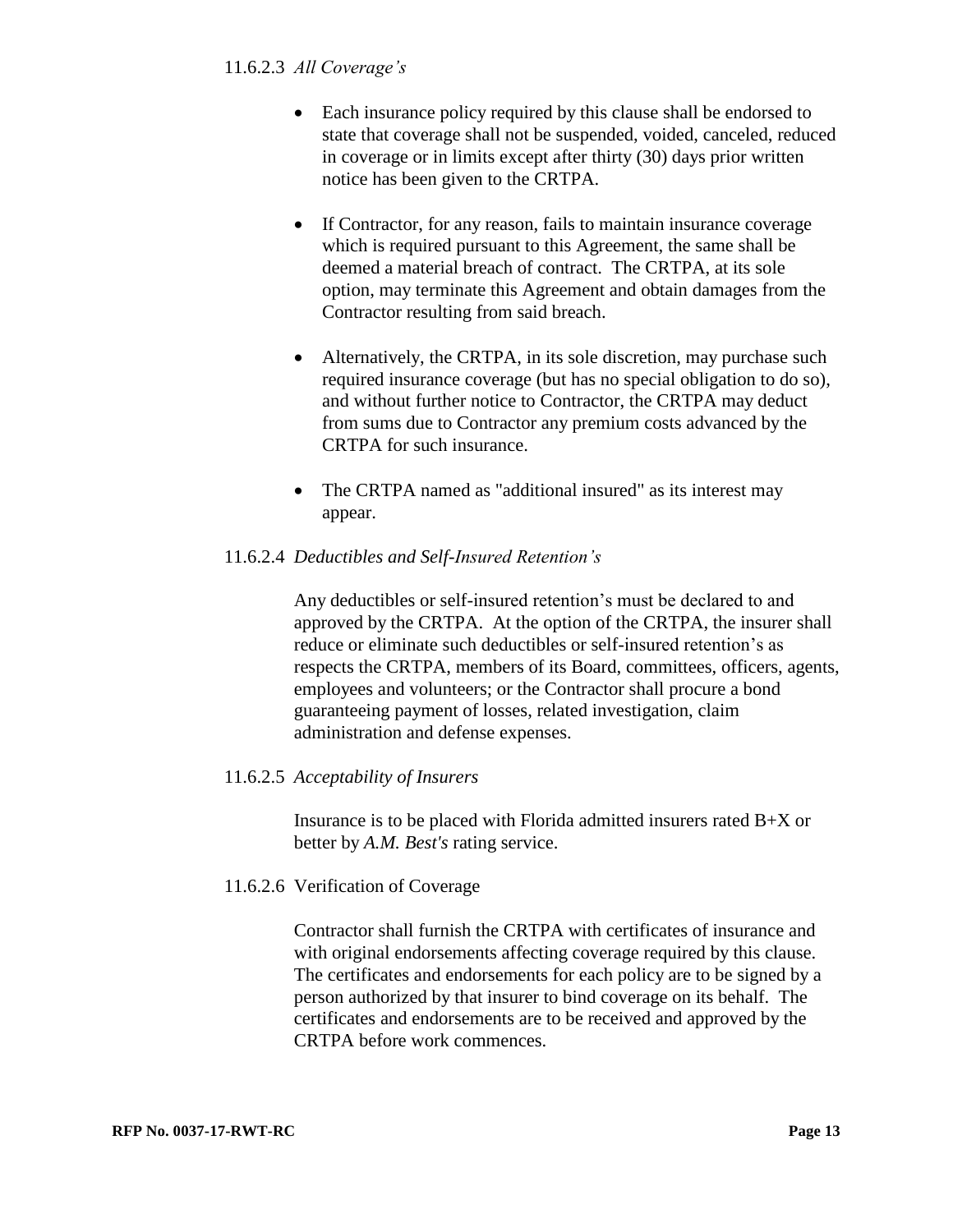#### 11.6.2.7 Subcontractors

Contractor shall include each of its subcontractors as insureds under the policies of insurance required herein.

# <span id="page-16-0"></span>**SECTION 12.0 CONFIDENTIALITY**

- 12.1 By submitting a proposal in response to this solicitation, a respondent acknowledges that City/CRTPA is a governmental entity subject to the Florida Public Records Law (Chapter 119, Florida Statutes). The respondent further acknowledges that any materials or documents provided to City may be "public records" and, as such, may be subject to disclosure to, and copying by, the public unless otherwise specifically exempt by statute. Should a respondent provide City with any materials which it believes, in good faith, contain information which would be exempt from disclosure or copying under Florida law, the respondent shall indicate that belief by typing or printing, in bold letters, the phrase "Proprietary Information" on the face of each affected page of such material. The respondent shall submit to the City both a complete copy of such material and a redacted copy in which the exempt information on each affected page, and only such exempt information, has been rendered unreadable. In the event a respondent fails to submit both copies of such material, the copy submitted will be deemed a public record subject to disclosure and copying regardless of any annotations to the contrary on the face of such document or any page(s) thereof. Note, the City does not consider cost proposals to be proprietary and this information will be made public. Cost proposals marked as proprietary or confidential will not be evaluated and zero points will be given.
- <span id="page-16-1"></span>12.2 Should any person request to examine or copy any material so designated, and provided the affected respondent has otherwise fully complied with this provision, City, in reliance on the representations of the respondent, will produce for that person only the redacted version of the affected material. If the person requests to examine or copy the complete version of the affected material, City shall notify the respondent of that request, and the respondent shall reply to such notification, in a writing that must be received by City no later than 4:00 p.m., ET, of the second City business day following respondent's receipt of such notification, either permitting or refusing to permit such disclosure or copying. Failure to provide a timely written reply shall be deemed consent to disclosure and copying of the complete copy of such material. If the respondent refuses to permit disclosure or copying, the respondent agrees to, and shall, hold harmless and indemnify City for all expenses, costs, damages, and penalties of any kind whatsoever which may be incurred by City, or assessed or awarded against City, in regard to City's refusal to permit disclosure or copying of such material. If litigation is filed in relation to such request and the respondent is not initially named as a party, the respondent shall promptly seek to intervene as a defendant in such litigation to defend its claim regarding the confidentiality of such material. This provision shall take precedence over any provisions or conditions of any proposal submitted by a respondent in response to the RFP and shall constitute City's sole obligation with regard to maintaining confidentiality of any document, material, or information submitted to the City.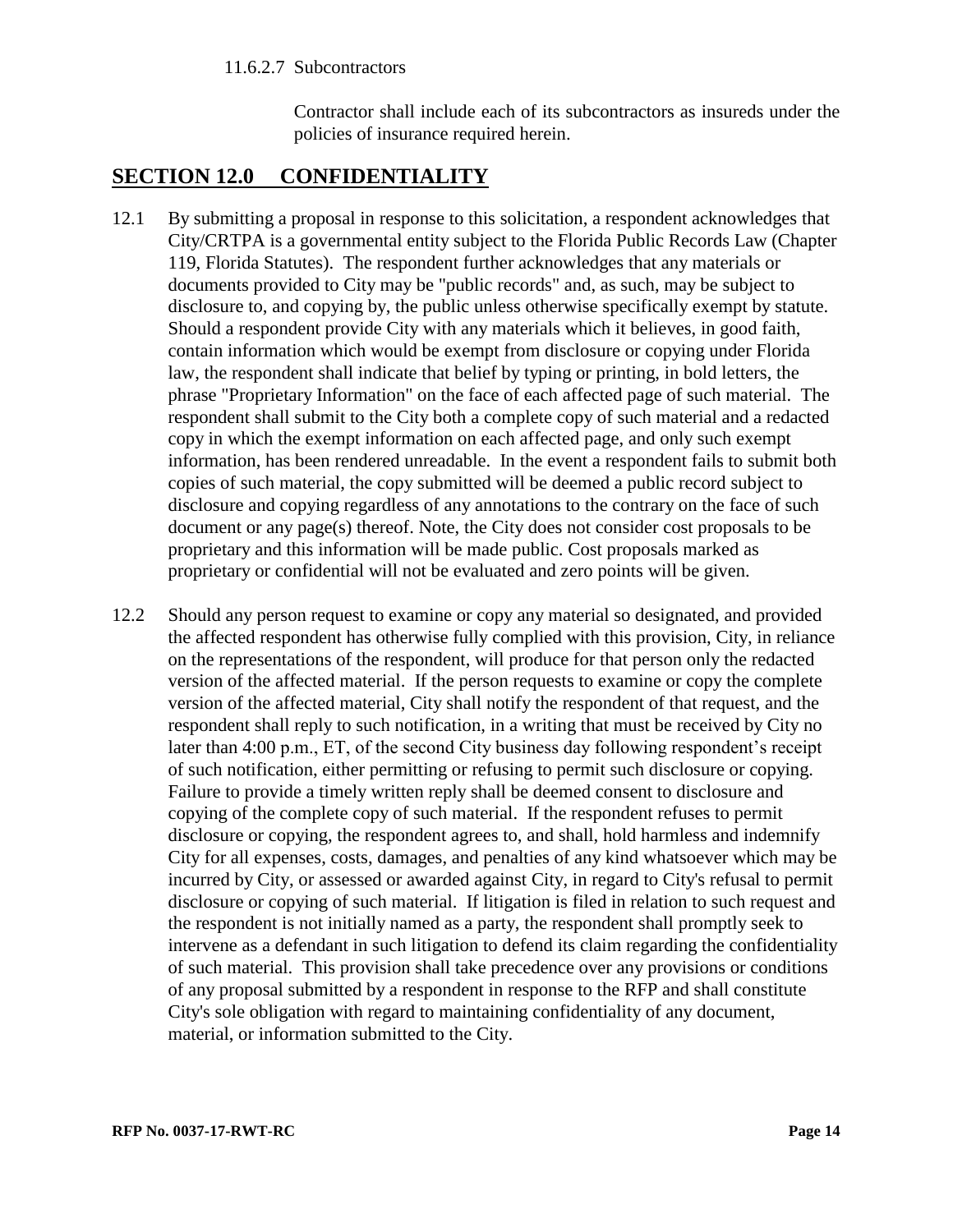# **SECTION 13.0 GRIEVANCE PROCEDURE**

#### 13.1 Right to Protest

Any prospective bidder, or Respondent may protest the provisions of a Request for Bids (IFB), Request for Proposals (RFP) or Request for Qualifications (RFQ).

#### i Protest of Specifications or Proceedings Prior to Bid Opening

Any actual or prospective bidder, or contractor, who is aggrieved in connection with the solicitation of a contract or bid, may protest on the grounds or irregularities in specifications or bid procedure.

### ii Protest of Recommended Award

Any actual bidder or Respondent, who is aggrieved in connection with the evaluation of bids, the evaluation of proposals, or the staff recommendation regarding award of a contract, provided that such bidder or Respondent would have been awarded the contract but for the aggrieved action, may protest such evaluation or award recommendation.

#### 13.2 Filing a Protest

A written protest shall be considered filed, for purposes of this procedure when all related items are actually delivered to and received by the Procurement Services Division. All protest shall be directed to the attention of the Manager for Procurement Services.

- i For protest related to the specifications or proceeding of an IFB, RFP or RFQ, a formal written protest must be filed no later than 72 hours (excluding weekends and holidays) prior to the scheduled bid opening date. Failure to timely file the written protest including the required protest bond/cashier's check, shall constitute a waiver of such protest.
- ii For protest related to the evaluation of bids, evaluation of proposals, or staff recommendation regarding award of a contract, a written notice of intent to protest must be filed with Procurement Services within 72 hours (excludes weekends and holidays) after posting of the intended recommendation regarding award, and a written protest, must be filed with the Procurement Services Division no later than 5:00 p.m., ET, on the seventh  $(7<sup>th</sup>)$  calendar day following the date on which the written notice of intent to protest was filed. A weekend commences at 12:00 a.m., ET, on Saturday and ends at the same time on the following Monday. A holiday begins at 12:00 a.m., ET, on the observed holiday and ends at the same time on the following day.

Such written protest shall state, with particularity the facts and grounds upon which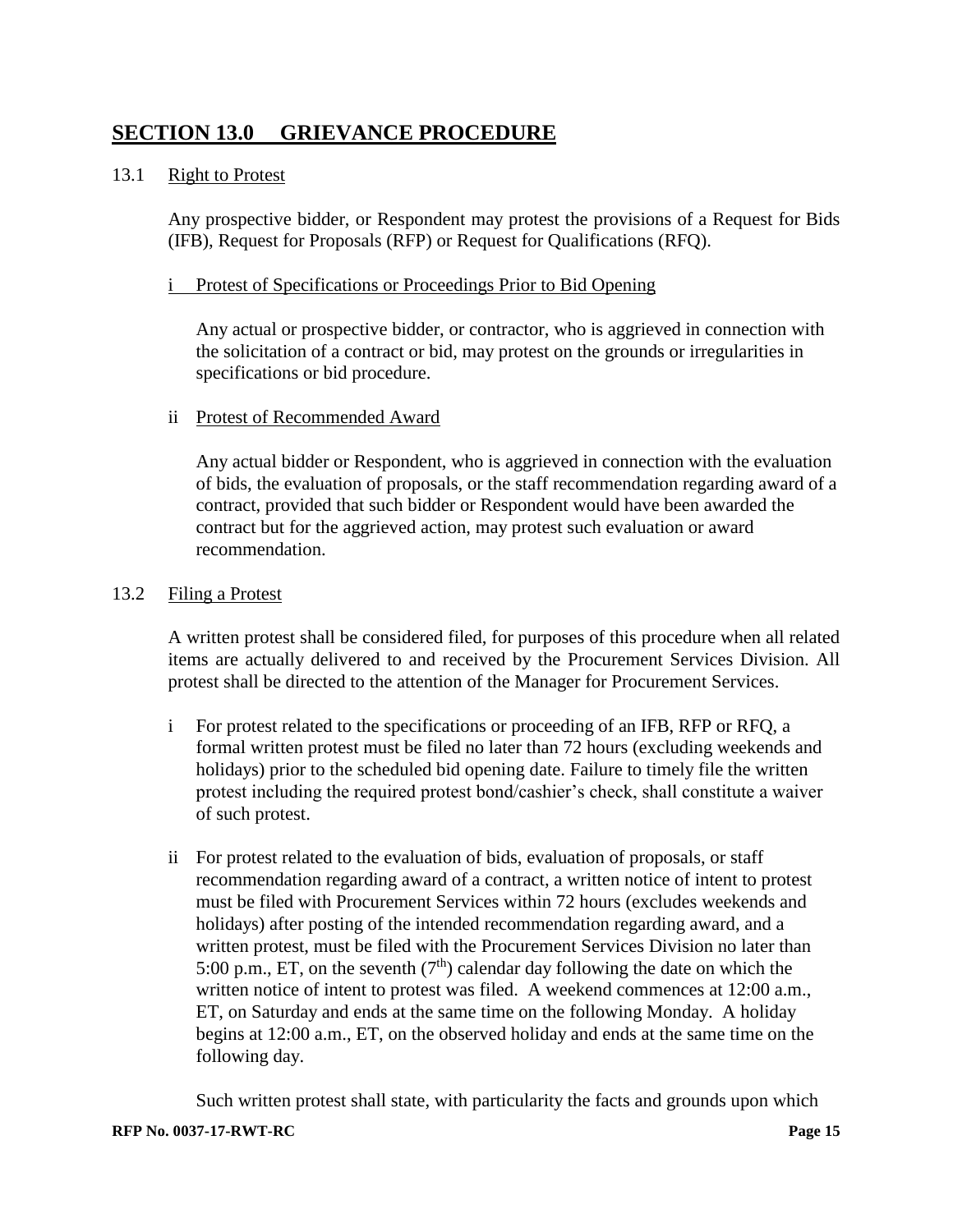the protest is based, and shall include references to applicable laws, statutes, ordinances, policies, or other authority on which the protest is based. Failure to timely file either the notice of intent or the written protest including the protest bond/cashier's check, shall constitute a waiver of such right to protest.

#### 13.3 Protest Bond

Any person who files a formal written protest, shall post with the Procurement Services Division, at the time of filing the formal written protest, a cashier's check or bond payable to the City of Tallahassee in an amount equal to 1 percent of the City's estimate of the total volume of the contract or \$5,000, whichever is less. If the decision of the Protest Committee upholds the action taken by the City, then the City shall retain the amount in payment of a portion of the cost and expense, including but not limited to, time spent by City staff in responding to the protest and in conducting the evaluation of the protest. If the decision of the Protest Committee does not uphold the action taken by the City, then the City shall return that amount, without deduction, to the person or entity filing the protest

#### 13.4 Stay of Procurement During Bid Protest

In the event protest is filed in accordance with the bid protest procedures herein, Procurement Services shall not proceed further with the solicitation or award of the contract until the Protest Committee has rendered a written decision regarding the protest or until the CRTPA Executive Director in consultation with the City Manager or designee makes a written determination that continuation of the process and award of a contract without delay is necessary to protect the substantial interest of the City.

### 13.5 Additional Information

For additional information concerning protest procedures, vendors may request a copy of the City's Purchasing Policy & Procedures Manual Section 2.0.

# <span id="page-18-0"></span>**SECTION 14.0 SELECTION PROCESS**

- 14.1 The Selection Committee will review and score all **PROPOSALs** received (by the due date), and determine the shortlisted Teams (Teams with the highest scores) using the selection criteria established for this project.
- 14.2 The shortlisted Teams wills make presentations to the Selection Committee which, in turn, will conduct interviews of the shortlisted Teams and establish ratings for each Team in accordance with the scoring criteria established for this project.
- 14.3 The Selection Committee will recommend the order of ranking for CRTPA Board approval.
- 14.4 The contract for this project will be negotiated with the shortlisted Team(s) ranked highest, as approved by the CRTPA Board.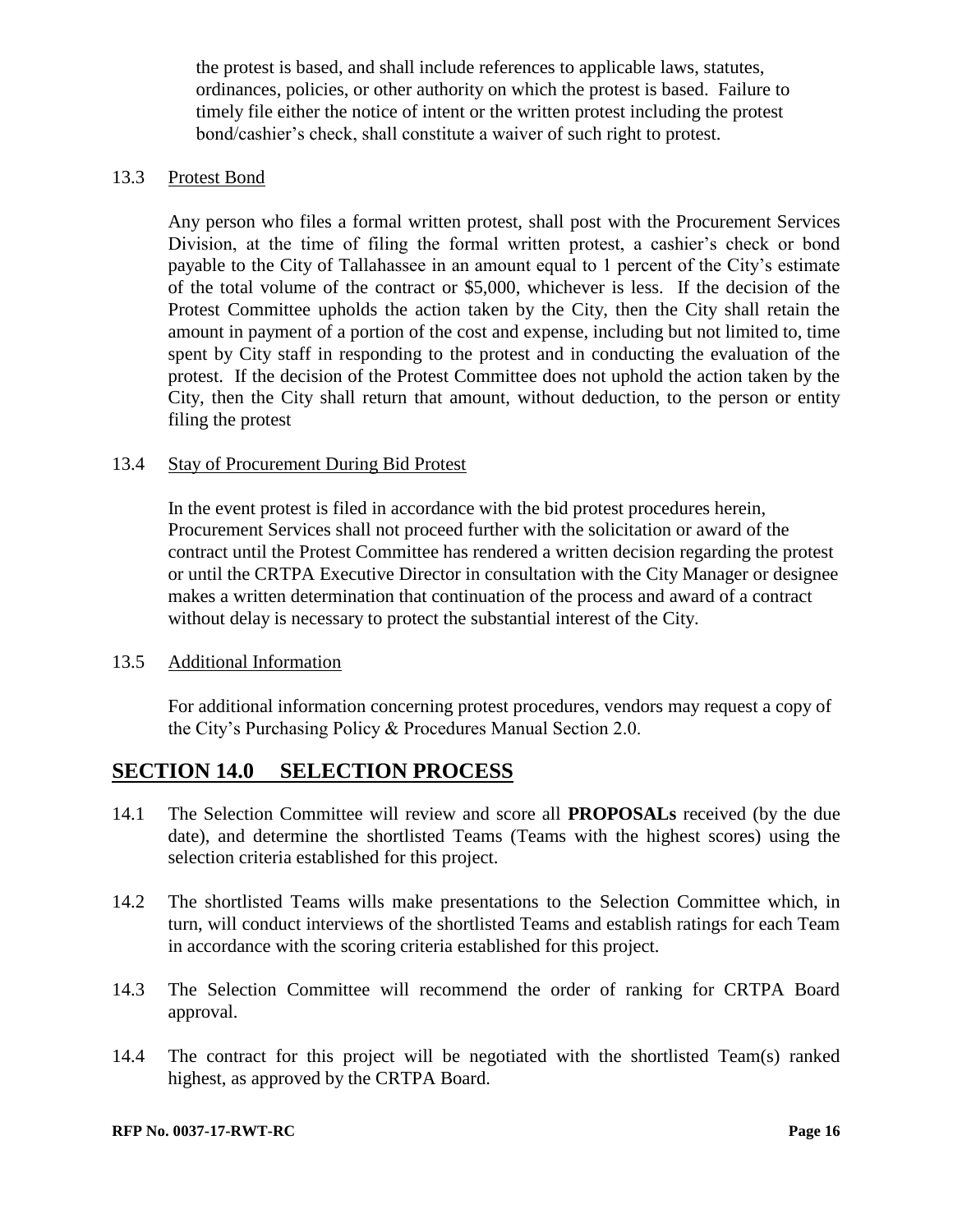# <span id="page-19-0"></span>**SECTION 15.0 FEDERAL REQUIRED CLAUSES**

### 15.1 BUY AMERICA REQUIREMENTS

49 U.S.C. 5323(j) 49 C.F.R. Part 661

15.1.1 Applicability to Contracts

The Buy America requirements apply to the following types of contracts: Construction Contracts and Acquisition of Goods or Rolling Stock (valued at more than \$100,000).

15.1.2 Flow Down

The Buy America requirements flow down from FTA recipients and subrecipients to first tier contractors, who are responsible for ensuring that lower tier contractors and subcontractors are in compliance. The \$100,000 threshold applies only to the grantee contract, subcontracts under that amount are subject to Buy America.

### Mandatory Clause/Language

The Buy America regulation, at 49 CFR 661.13, requires notification of the Buy America requirements in FTA-funded contracts, but does not specify the language to be used. The following language has been developed by FTA.

**Buy America -** The contractor agrees to comply with 49 U.S.C. 5323(j) and 49 C.F.R. Part 661, which provide that Federal funds may not be obligated unless steel, iron, and manufactured products used in FTA-funded projects are produced in the United States, unless a waiver has been granted by FTA or the product is subject to a general waiver. General waivers are listed in 49 C.F.R. 661.7, and include final assembly in the United States for 15 passenger vans and 15 passenger wagons produced by Chrysler Corporation, and microcomputer equipment and software. Separate requirements for rolling stock are set out at 49 U.S.C. 5323(j)(2)(C) and 49 C.F.R. 661.11. Rolling stock must be assembled in the United States and have a 60 percent domestic content.

A bidder or offer or must submit to the FTA recipient the appropriate Buy America certification (below) with all bids or offers on FTA-funded contracts, except those subject to a general waiver. Bids or offers that are not accompanied by a completed Buy America certification must be rejected as nonresponsive. This requirement does not apply to lower tier subcontractors.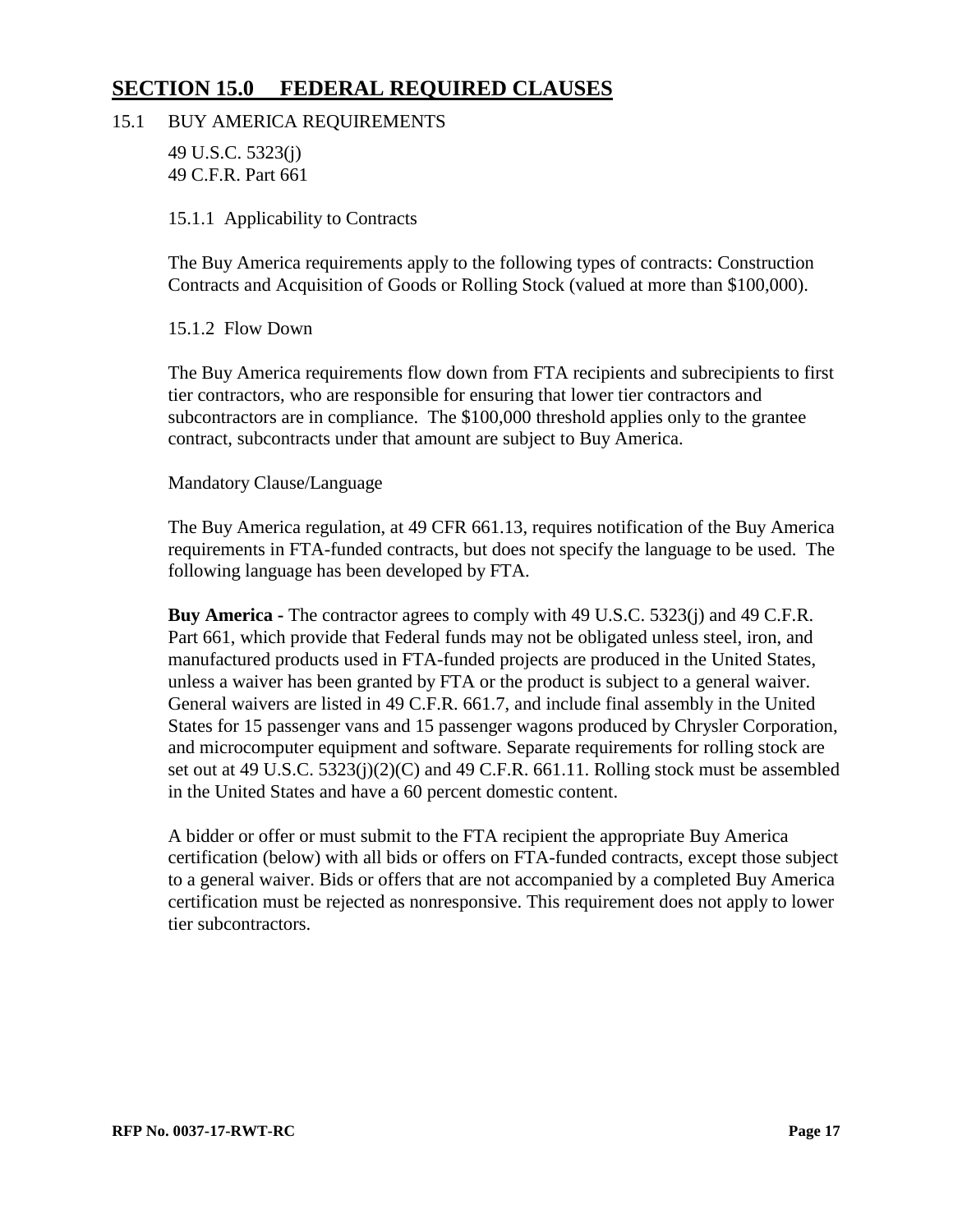### **Certification requirement for procurement of steel, iron, or manufactured products.**

*Certificate of Compliance with 49 U.S.C. 5323(j)(1)* The bidder or offeror hereby certifies that it will meet the requirements of 49 U.S.C.  $5323(j)(1)$  and the applicable regulations in 49 C.F.R. Part 661.5. Date  $\Box$ Signature \_\_\_\_\_\_\_\_\_\_\_\_\_\_\_\_\_\_\_\_\_\_\_\_\_\_\_\_\_\_\_\_\_\_\_\_\_\_\_\_\_\_\_\_\_\_\_\_\_\_\_\_\_\_\_\_\_\_\_\_\_\_\_\_\_\_\_ Company Name

Title

*Certificate of Non-Compliance with 49 U.S.C. 5323(j)(1)*

The bidder or offeror hereby certifies that it cannot comply with the requirements of 49 U.S.C. 5323(j)(1) and 49 C.F.R. 661.5, but it may qualify for an exception pursuant to 49 U.S.C. 5323(j)(2)(A), 5323(j)(2)(B), or 5323(j)(2)(D), and 49 C.F.R. 661.7.

| Date<br><u> Alexandria de la contrada de la contrada de la contrada de la contrada de la contrada de la contrada de la c</u> |  |
|------------------------------------------------------------------------------------------------------------------------------|--|
|                                                                                                                              |  |
|                                                                                                                              |  |
|                                                                                                                              |  |
| Company Name                                                                                                                 |  |
|                                                                                                                              |  |
| Title<br><u> 1980 - Jan Barbara, martxa al II-lea (h. 1980).</u>                                                             |  |
|                                                                                                                              |  |

**Certification requirement for procurement of buses, other rolling stock and associated equipment.**

*Certificate of Compliance with 49 U.S.C. 5323(j)(2)(C).*

The bidder or offeror hereby certifies that it will comply with the requirements of 49 U.S.C.  $5323(j)(2)(C)$  and the regulations at 49 C.F.R. Part 661.11.

| Date<br><u> 2000 - Jan Barnett, fransk politik (d. 1888)</u>                                                                  |  |
|-------------------------------------------------------------------------------------------------------------------------------|--|
|                                                                                                                               |  |
| Signature                                                                                                                     |  |
| Company Name                                                                                                                  |  |
|                                                                                                                               |  |
| Title<br><u> 1989 - Andrea Barbara, poeta espainiar político e a contrar a contrar a contrar a contrar a contrar a contra</u> |  |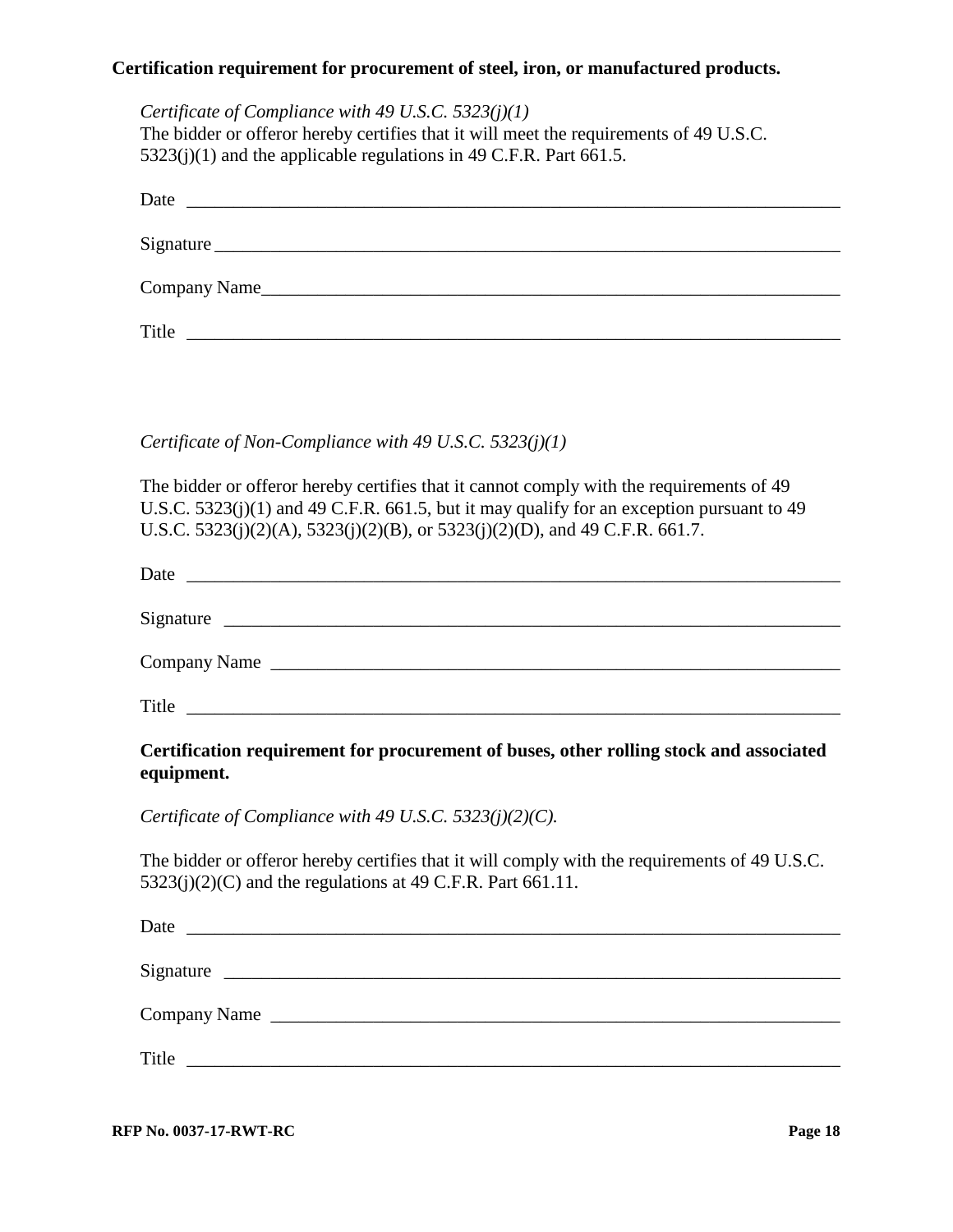*Certificate of Non-Compliance with 49 U.S.C. 5323(j)(2)(C)*

The bidder or offeror hereby certifies that it cannot comply with the requirements of 49 U.S.C. 5323(j)(2)(C) and 49 C.F.R. 661.11, but may qualify for an exception pursuant to 49 U.S.C. 5323(j)(2)(A), 5323(j)(2)(B), or 5323(j)(2)(D), and 49 CFR 661.7.

| Date<br><u> Alexandria de la contrada de la contrada de la contrada de la contrada de la contrada de la contrada de la c</u> |
|------------------------------------------------------------------------------------------------------------------------------|
|                                                                                                                              |
| Signature                                                                                                                    |
|                                                                                                                              |
| Company Name                                                                                                                 |
|                                                                                                                              |
| Title                                                                                                                        |
|                                                                                                                              |

#### 15.2 LOBBYING 31 U.S.C. 1352, 49 CFR Part 19, 49 CFR Part 20

#### 15.2.1 Applicability to Contracts

The Lobbying requirements apply to Construction/Architectural and Engineering/Acquisition of Rolling Stock/Professional Service Contract/Operational Service Contract/Turnkey contracts.

#### 15.2.2 Flow Down

The Lobbying requirements mandate the maximum flow down, pursuant to Byrd Anti-Lobbying Amendment, 31 U.S.C. § 1352(b)(5) and 49 C.F.R. Part 19, Appendix A, Section 7.

#### 15.2.3 Mandatory Clause/Language

Clause and specific language therein are mandated by 49 CFR Part 19, Appendix A.

Modifications have been made to the Clause pursuant to Section 10 of the Lobbying Disclosure Act of 1995, P.L. 104-65 [to be codified at 2 U.S.C. § 1601, *et seq.*]

- Lobbying Certification and Disclosure of Lobbying Activities for third party contractors are mandated by 31 U.S.C. 1352(b)(5), as amended by Section 10 of the Lobbying Disclosure Act of 1995, and DOT implementing regulation, "New Restrictions on Lobbying," at 49 CFR § 20.110(d)

- Language in Lobbying Certification is mandated by 49 CFR Part 19, Appendix A, Section 7, which provides that contractors file the certification required by 49 CFR Part 20, Appendix A.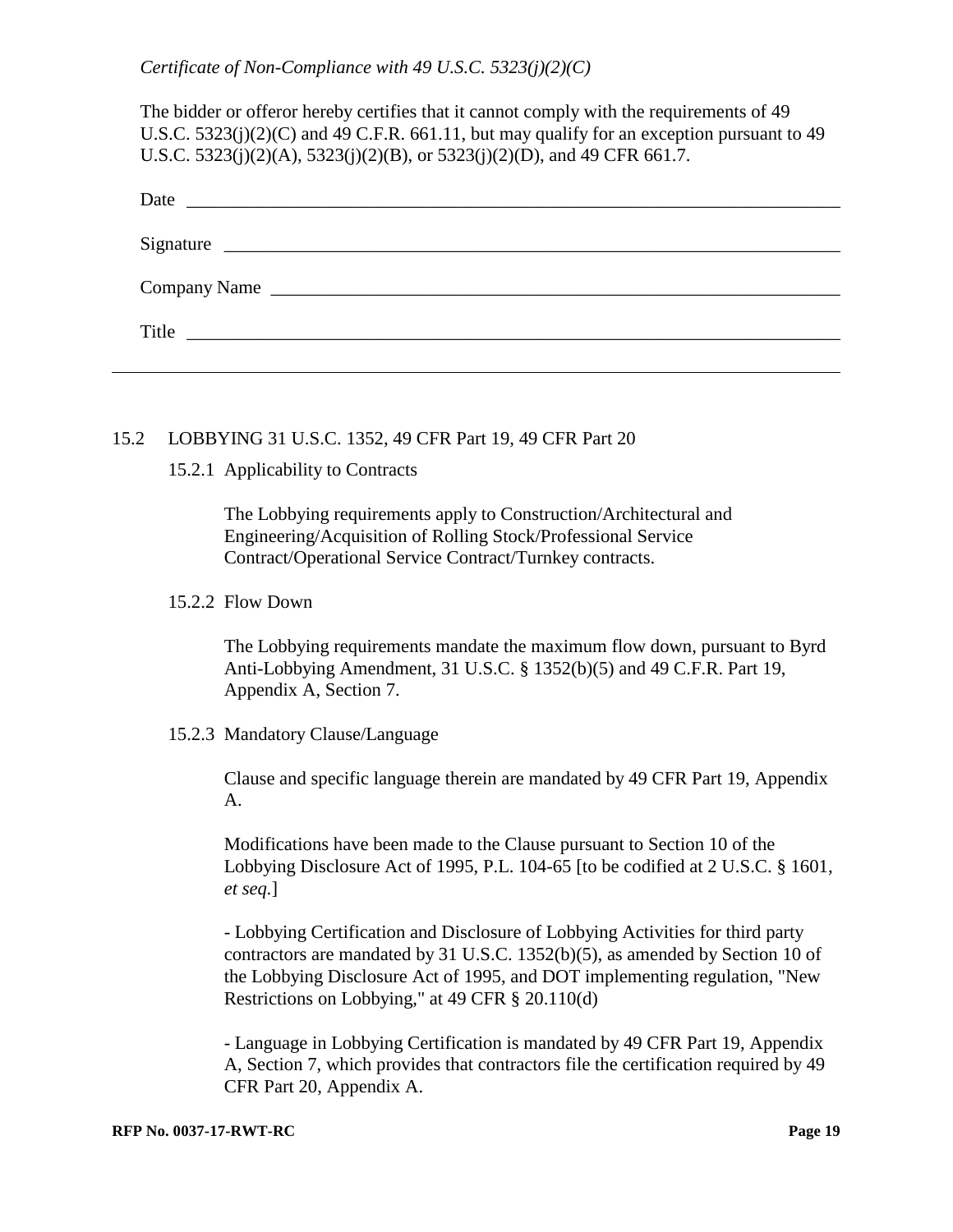Modifications have been made to the Lobbying Certification pursuant to Section 10 of the Lobbying Disclosure Act of 1995.

- Use of "Disclosure of Lobbying Activities," Standard Form-LLL set forth in Appendix B of 49 CFR Part 20, as amended by "Government wide Guidance For New Restrictions on Lobbying," 61 Fed. Reg. 1413 (1/19/96) is mandated by 49 CFR Part 20, Appendix A.

15.2.4 Byrd Anti-Lobbying Amendment, 31 U.S.C. 1352, as amended by the Lobbying Disclosure Act of 1995, P.L. 104-65 [to be codified at 2 U.S.C. § 1601, et seq.]

- Contractors who apply or bid for an award of \$100,000 or more shall file the certification required by 49 CFR part 20, "New Restrictions on Lobbying." Each tier certifies to the tier above that it will not and has not used Federal appropriated funds to pay any person or organization for influencing or attempting to influence an officer or employee of any agency, a member of Congress, officer or employee of Congress, or an employee of a member of Congress in connection with obtaining any Federal contract, grant or any other award covered by 31 U.S.C. 1352. Each tier shall also disclose the name of any registrant under the Lobbying Disclosure Act of 1995 who has made lobbying contacts on its behalf with non-Federal funds with respect to that Federal contract, grant or award covered by 31 U.S.C. 1352. Such disclosures are forwarded from tier to tier up to the recipient.

## APPENDIX A, 49 CFR PART 20--CERTIFICATION REGARDING LOBBYING

Certification for Contracts, Grants, Loans, and Cooperative Agreements *(To be submitted with each bid or offer exceeding \$100,000)* The undersigned [Contractor] certifies, to the best of his or her knowledge and belief, that:

- (1) No Federal appropriated funds have been paid or will be paid, by or on behalf of the undersigned, to any person for influencing or attempting to influence an officer or employee of an agency, a Member of Congress, an officer or employee of Congress, or an employee of a Member of Congress in connection with the awarding of any Federal contract, the making of any Federal grant, the making of any Federal loan, the entering into of any cooperative agreement, and the extension, continuation, renewal, amendment, or modification of any Federal contract, grant, loan, or cooperative agreement.
- (2) If any funds other than Federal appropriated funds have been paid or will be paid to any person for making lobbying contacts to an officer or employee of any agency, a Member of Congress, an officer or employee of Congress, or an employee of a Member of Congress in connection with this Federal contract, grant, loan, or cooperative agreement, the undersigned shall complete and submit Standard Form--LLL, "Disclosure Form to Report Lobbying," in accordance with its instructions [as amended by "Government wide Guidance for New Restrictions on Lobbying," 61 Fed. Reg. 1413 (1/19/96). Note: Language in paragraph (2) herein has been modified in accordance with Section 10 of the Lobbying Disclosure Act of 1995 (P.L. 104-65, to be codified at 2 U.S.C. 1601, *et seq.*)]

**RFP No. 0037-17-RWT-RC Page 20** (3) The undersigned shall require that the language of this certification be included in the award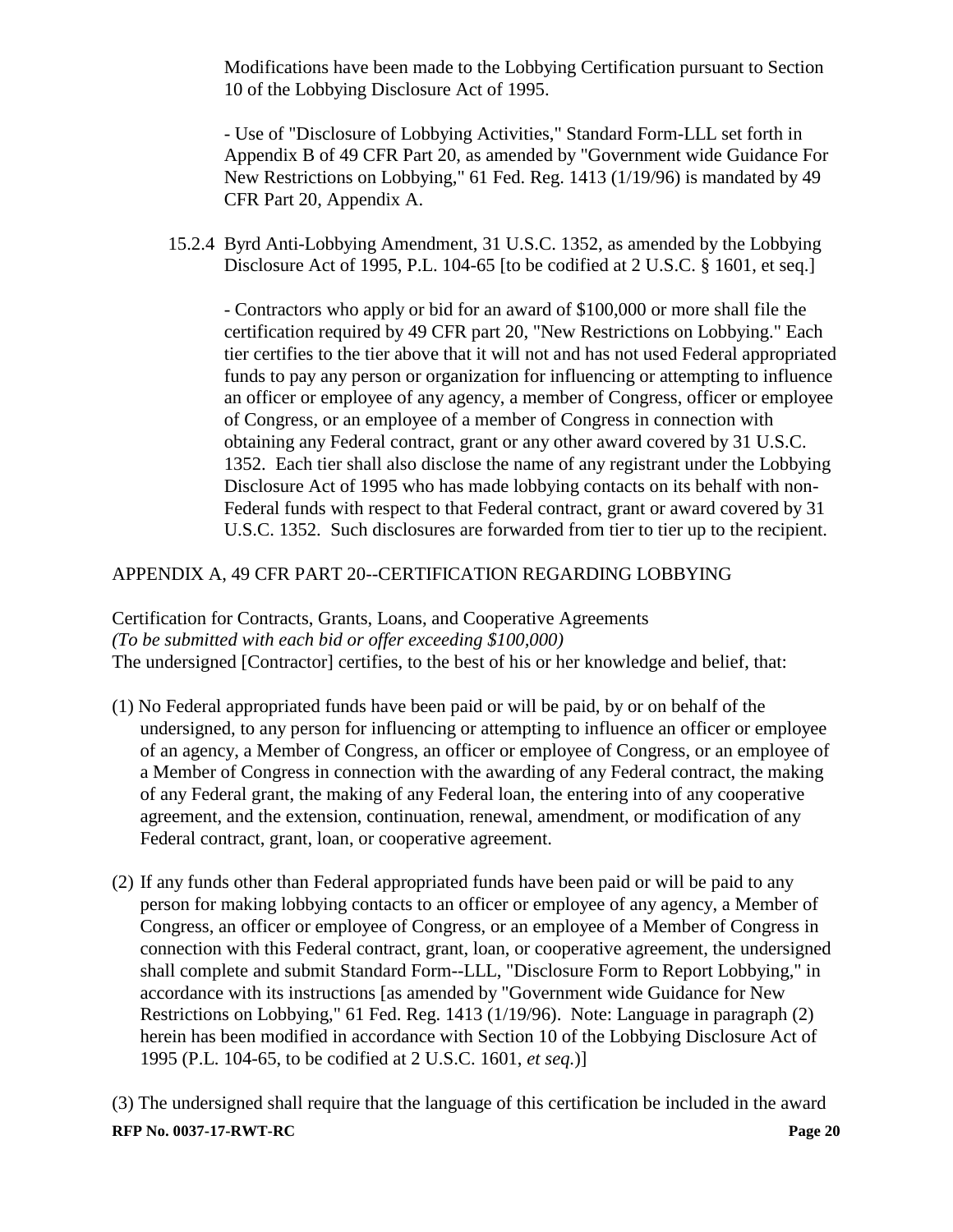documents for all subawards at all tiers (including subcontracts, subgrants, and contracts under grants, loans, and cooperative agreements) and that all subrecipients shall certify and disclose accordingly.

This certification is a material representation of fact upon which reliance was placed when this transaction was made or entered into. Submission of this certification is a prerequisite for making or entering into this transaction imposed by 31, U.S.C. § 1352 (as amended by the Lobbying Disclosure Act of 1995). Any person who fails to file the required certification shall be subject to a civil penalty of not less than \$10,000 and not more than \$100,000 for each such failure.

[Note: Pursuant to 31 U.S.C. § 1352(c)(1)-(2)(A), any person who makes a prohibited expenditure or fails to file or amend a required certification or disclosure form shall be subject to a civil penalty of not less than \$10,000 and not more than \$100,000 for each such expenditure or failure.]

The Contractor, errifies or affirms the truthfulness and accuracy of each statement of its certification and disclosure, if any. In addition, the Contractor understands and agrees that the provisions of 31 U.S.C. A 3801, *et seq., apply* to this certification and disclosure, if any.

\_\_\_\_\_\_\_\_\_\_\_\_\_\_\_\_\_\_\_\_\_\_\_\_\_\_ Signature of Contractor's Authorized Official Name and Title of Contractor's Authorized Official

\_\_\_\_\_\_\_\_\_\_\_\_\_\_\_\_\_\_\_\_\_\_\_\_\_\_\_ Date

# 15.3 GOVERNMENT-WIDE DEBARMENT AND SUSPENSION

## **Background and Applicability**

In conjunction with the Office of Management and Budget and other affected Federal agencies, DOT published an update to 49 CFR Part 29 on November 26, 2003. This government-wide regulation implements Executive Order 12549, *Debarment and Suspension*, Executive Order 12689, *Debarment and Suspension*, and 31 U.S.C. 6101 note (Section 2455, Public Law 103-355, 108 Stat. 3327).

The provisions of Part 29 apply to all grantee contracts and subcontracts at any level expected to equal or exceed \$25,000 as well as any contract or subcontract (at any level) for Federally required auditing services. 49 CFR 29.220(b). This represents a change from prior practice in that the dollar threshold for application of these rules has been lowered from \$100,000 to \$25,000. These are contracts and subcontracts referred to in the regulation as "covered" transactions."

Grantees, contractors, and subcontractors (at any level) that enter into covered transactions are required to verify that the entity (as well as its principals and affiliates) they propose to contract or subcontract with is not excluded or disqualified. They do this by (a) Checking the Excluded Parties List System, (b) Collecting a certification from that person, or (c) Adding a clause or condition to the contract or subcontract. This represents a change from prior practice in that certification is still acceptable but is no longer required. 49 CFR 29.300.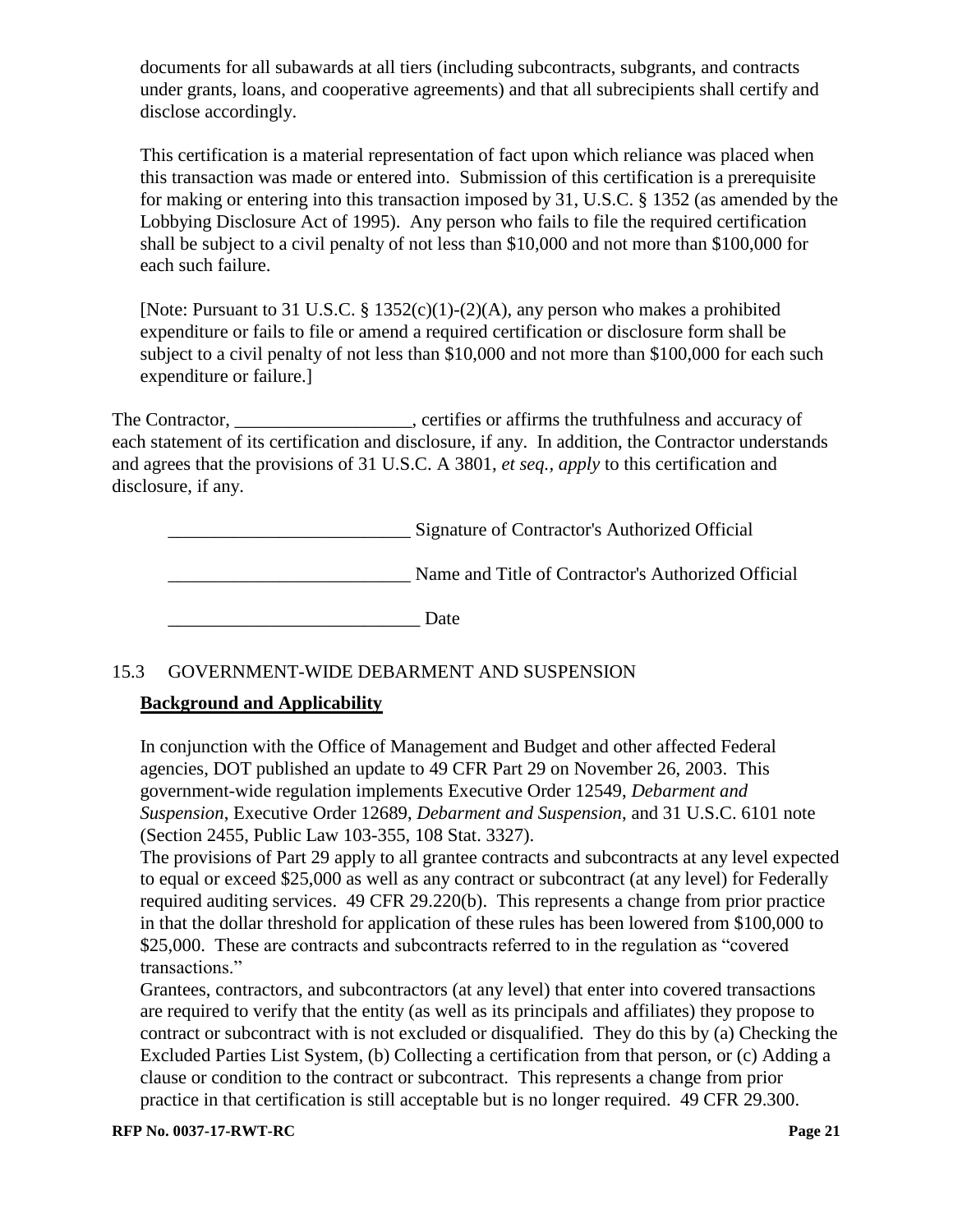Grantees, contractors, and subcontractors who enter into covered transactions also must require the entities they contract with to comply with 49 CFR 29, subpart C and include this requirement in their own subsequent covered transactions (i.e., the requirement flows down to subcontracts at all levels).

## **Clause Language**

The following clause language is suggested, not mandatory. It incorporates the optional method of verifying that contractors are not excluded or disqualified by certification.

## **Suspension and Debarment**

This contract is a covered transaction for purposes of 49 CFR Part 29. As such, the contractor is required to verify that none of the contractor, its principals, as defined at 49 CFR 29.995, or affiliates, as defined at 49 CFR 29.905, are excluded or disqualified as defined at 49 CFR 29.940 and 29.945.

The contractor is required to comply with 49 CFR 29, Subpart C and must include the requirement to comply with 49 CFR 29, Subpart C in any lower tier covered transaction it enters into.

By signing and submitting its bid or proposal, the bidder or proposer certifies as follows:

The certification in this clause is a material representation of fact relied upon by the City of Tallahassee. If it is later determined that the bidder or proposer knowingly rendered an erroneous certification, in addition to remedies available to the City of Tallahassee, the Federal Government may pursue available remedies, including but not limited to suspension and/or debarment. The bidder or proposer agrees to comply with the requirements of 49 CFR 29, Subpart C while this offer is valid and throughout the period of any contract that may arise from this offer. The bidder or proposer further agrees to include a provision requiring such compliance in its lower tier covered transactions.

# <span id="page-24-0"></span>**SECTION 16.0 E-VERIFY**

The Team shall utilize the U.S. Department of Homeland Security's E-Verify system, in accordance with the terms governing use of the system, to confirm the employment eligibility of:

- 1. All persons employed by the Team during the term of the Contract to perform employment duties within Florida; and
- 2. All persons, including subcontractors, assigned by the Team to perform work pursuant to the contract with the Department.

# <span id="page-24-1"></span>**SECTION 17.0 CONFLICT OF INTEREST**

The proposer represents that it presently has no interest and shall acquire no interest, either direct or indirect, which would conflict in any manner with the performance or services required

#### **RFP No. 0037-17-RWT-RC Page 22**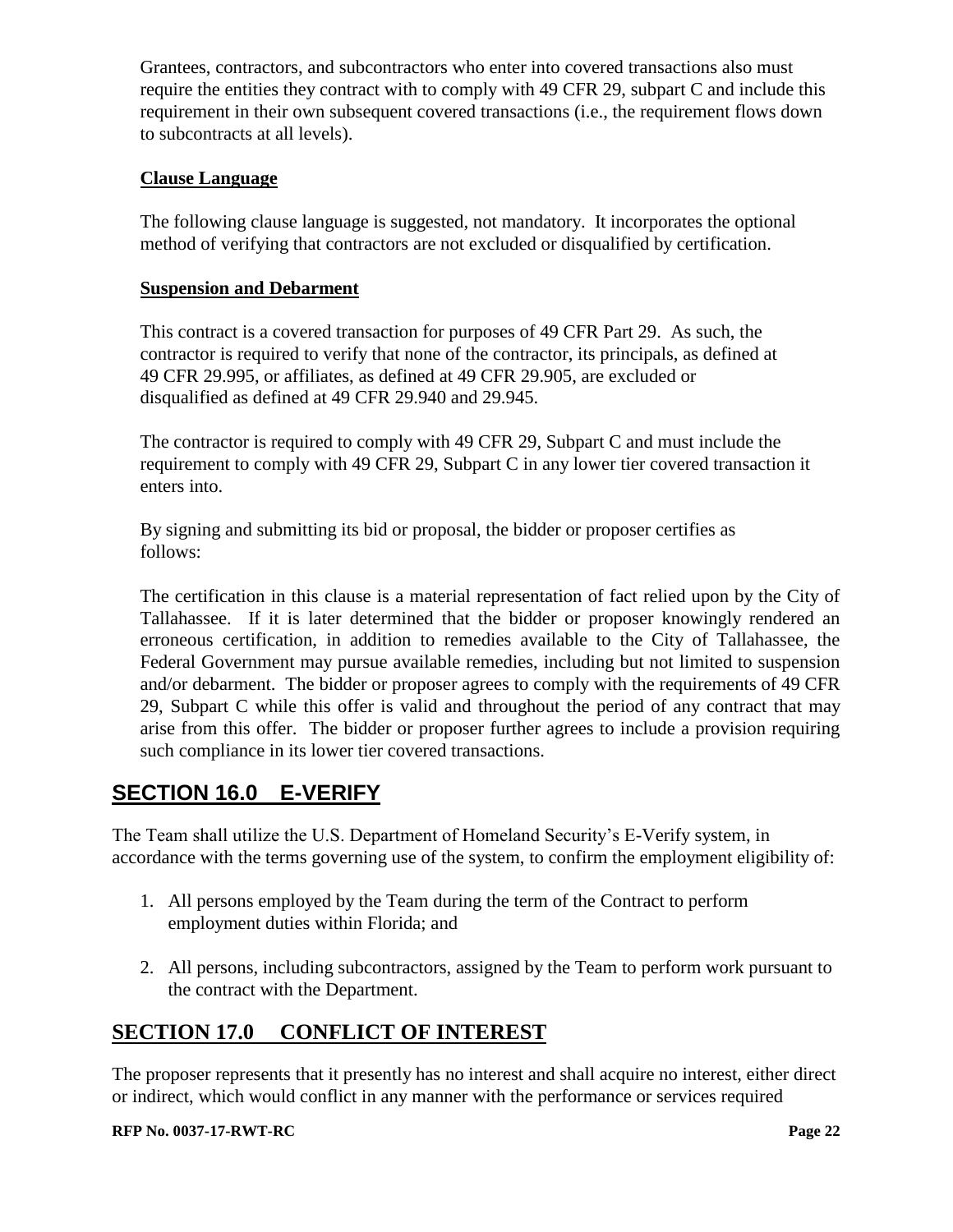hereunder, as provided for in Florida Statutes 112.311. The proposer further represents that no person having any interest shall be employed for said performance.

The proposer shall promptly notify the CRTPA in writing by certified mail of all potential conflicts of interest for any prospective business association, interest or other circumstance which may influence or appear to influence the proposer's judgment or quality of services being provided hereunder. Such written notification shall identify the prospective business association, interest or circumstance, the nature of work that the proposer may undertake and request an opinion of the CRTPA as to whether the association, interest or circumstance would, in the opinion of the CRTPA, constitute a conflict of interest if entered into by the proposer.

The CRTPA agrees to notify the proposer of its opinion by certified mail within thirty (30) days of receipt of the notification by the proposer. If, in the opinion of the CRTPA, the prospective business association, interest or circumstance would not constitute a conflict of interest by the proposer, the CRTPA shall so state in the notification and the proposer shall, at its option, enter into said association, interest or circumstance and it shall be deemed not in conflict of interest with respect to services provided to the CRTPA by the proposer under the terms of this Contract.

# <span id="page-25-0"></span>**SECTION 18.0 LOBBYING BLACKOUT PERIOD**

A lobbying blackout period shall commence upon issuance of the solicitation until the CRTPA selects the successful proposer. For procurements that do not require CRTPA approval, the blackout period commences upon solicitation issuance and concludes upon contract award.

The CRTPA may void any contract where the CRTPA, City Mayors, one or more County Commissioners, or a county staff person has been lobbied in violation of the black-out period restrictions.

Applicants shall not direct any queries or statements concerning their proposal to the CRTPA, City or County Commissioner and/or staff during the selection process, from the time of submission of a **PROPOSAL** until the execution of a contract. Any proposer who initiates any discussions with staff, other than staff designated in the RFP in any manner other than that described herein is subject to disqualification from this procurement.

# <span id="page-25-1"></span>**SECTION 19.0 AVAILABILITY OF FUNDS**

The CRTPA's performance and obligation to pay under this Contract is contingent upon an annual appropriation for its purpose by the Board, or other specified funding source for this procurement.

# <span id="page-25-2"></span>**SECTION 20.0 SEVERABILITY**

If any term or provision of this RFP and subsequent contract, or the application thereof to any person or circumstances shall, to any extent, be held invalid or unenforceable, the remainder of this RFP and subsequent Contract, or the application of such terms or provision, to persons or circumstances other than those as to which it is held invalid or unenforceable, shall not be affected, and every other term and provision of this RFP and subsequent Contract shall be deemed valid and enforceable to the extent permitted by law.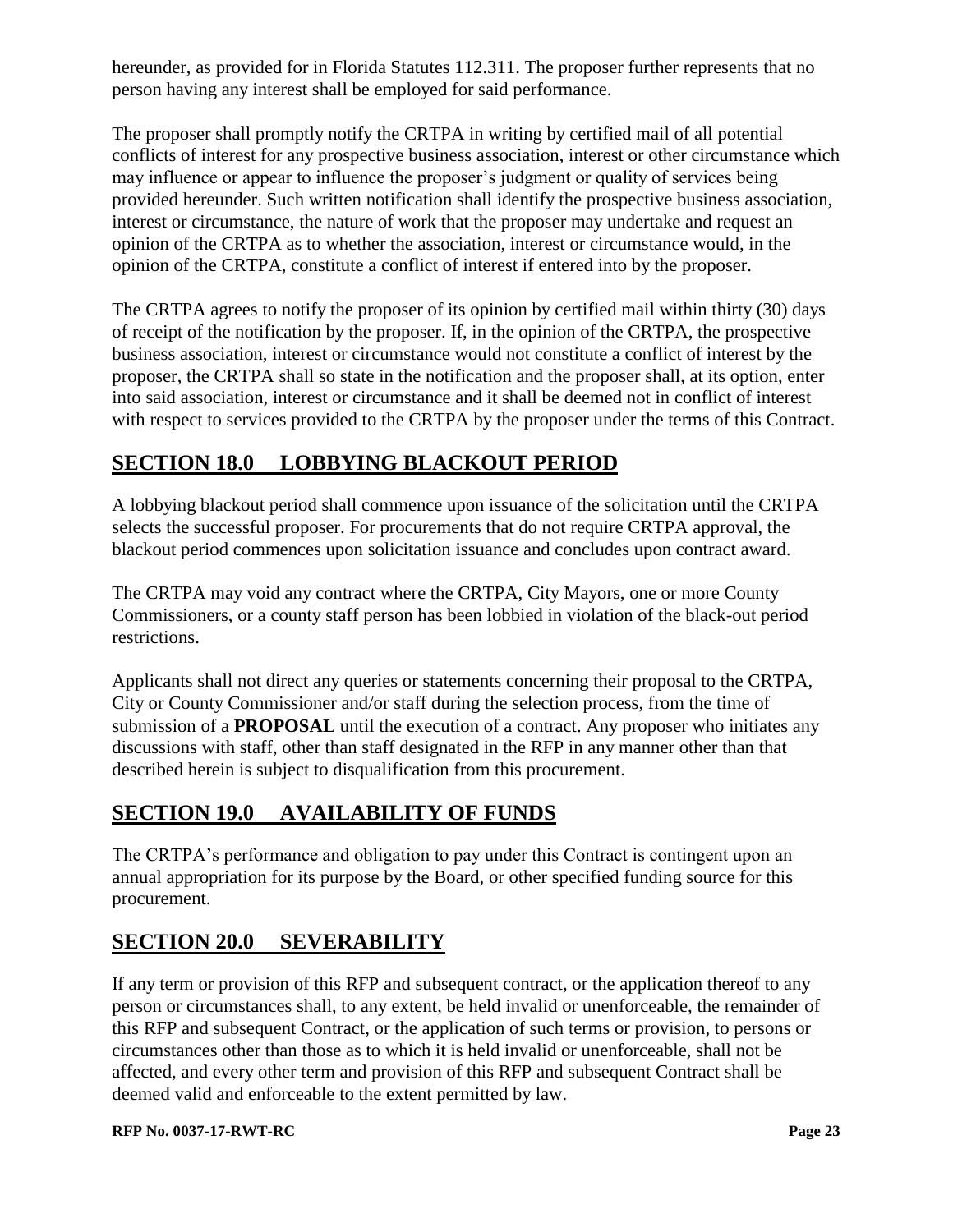# <span id="page-26-0"></span>**SECTION 21.0 REMEDIES**

This RFP and subsequent Contract shall be governed by the laws of the State of Florida. Venue for any litigation involving this RFP and subsequent contract shall be the Circuit Court in and for Leon County, Florida. No remedy herein conferred upon any party is intended to be exclusive of any other remedy, and each and every such remedy shall be cumulative and shall be in addition to every other remedy given hereunder or now or hereafter existing at law or at equity or by statute or otherwise. No single or partial exercise by any party of any right, power, or remedy hereunder shall preclude any other or further exercise thereof.

# <span id="page-26-1"></span>**SECTION 22.0 ENFORCEMENT COSTS**

If any legal action or other proceeding is brought for the enforcement of this RFP and subsequent Contract, or because of an alleged dispute, breach, default or misrepresentation in connection with any provisions of this RFP and subsequent Contract, the successful or prevailing party or parties shall be entitled to recover reasonable attorney's fees, court costs and all expenses (including taxes) even if not taxable as court costs (including, without limitation, all such fees, costs and expenses incident to appeals), incurred in that action or proceeding, in addition to any other relief to which such party or parties may be entitled.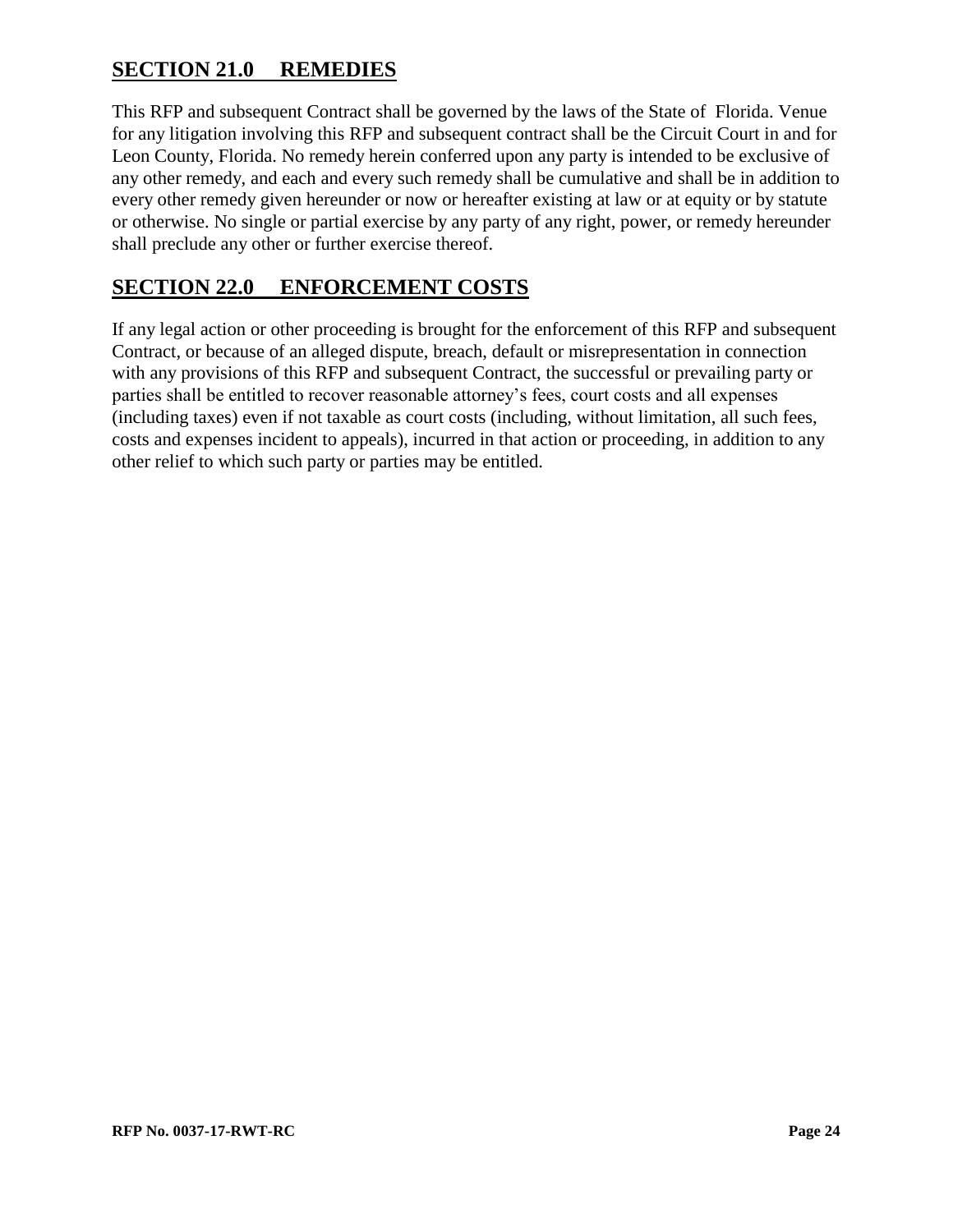## **INTRODUCTION**

The Capital Region Transportation Planning Agency (CRTPA) and the Blueprint Intergovernmental Agency (Blueprint) have requested the development of the **Southwest Area Transportation Plan** with the desire to develop a coordinated land use/transportation plan that addresses future mobility needs and supports future development in a form that is consistent to the vision of surrounding communities.

The three corridors included in the Southwest Area Transportation Plan are:

- Orange Avenue Monroe Street to Capital Circle, Southwest (approximately 4.35 miles)
- Lake Bradford Road Gaines Street to Capital Circle, Southwest (approximately 3.37 miles)
- Springhill Road Capital Circle, Southwest to Lake Bradford Road (approximately 2.14) miles)

Ultimately, this plan will utilize, for example, Complete Streets and the FDOT roundabout policy, to create options that local jurisdictions would like to see considered in the currently programmed Orange Avenue Project and Development Study (PD&E) and any potential future PD&E studies on Lake Bradford Road and Springhill Road.

### **OBJECTIVE**

The objective for the Southwest Area Transportation Plan is to create a vision for the area that is consistent with the Long Range Transportation Plan, the Blueprint 2020 sales tax extension projects, the Tallahassee-Leon County Comprehensive Plan, and that has buy-in from the land owners, residents and public officials while producing guide for the future development of the area. This will be achieved through balancing transportation, land-use, environmental and neighborhood preservation measures to produce a positive image for the ultimate build out of the area while providing for the safe and efficient use of existing transportation facilities through access management.

A number of special considerations that are part of this study are listed below.

#### Connections 2040 Regional Mobility Plan (RMP)

These roads are identified in the Connections 2040 Regional Mobility Plan (RMP) with transportation system capacity/gateway improvements for all three corridors.

#### Blueprint Project List

The corridors identified in the Plan overlap several Blueprint projects identified in the 2020 sales tax extension.

Florida State University and Florida A&M University Master Plans Consideration of the plans for the university system needs will be considered for incorporation into the Plan.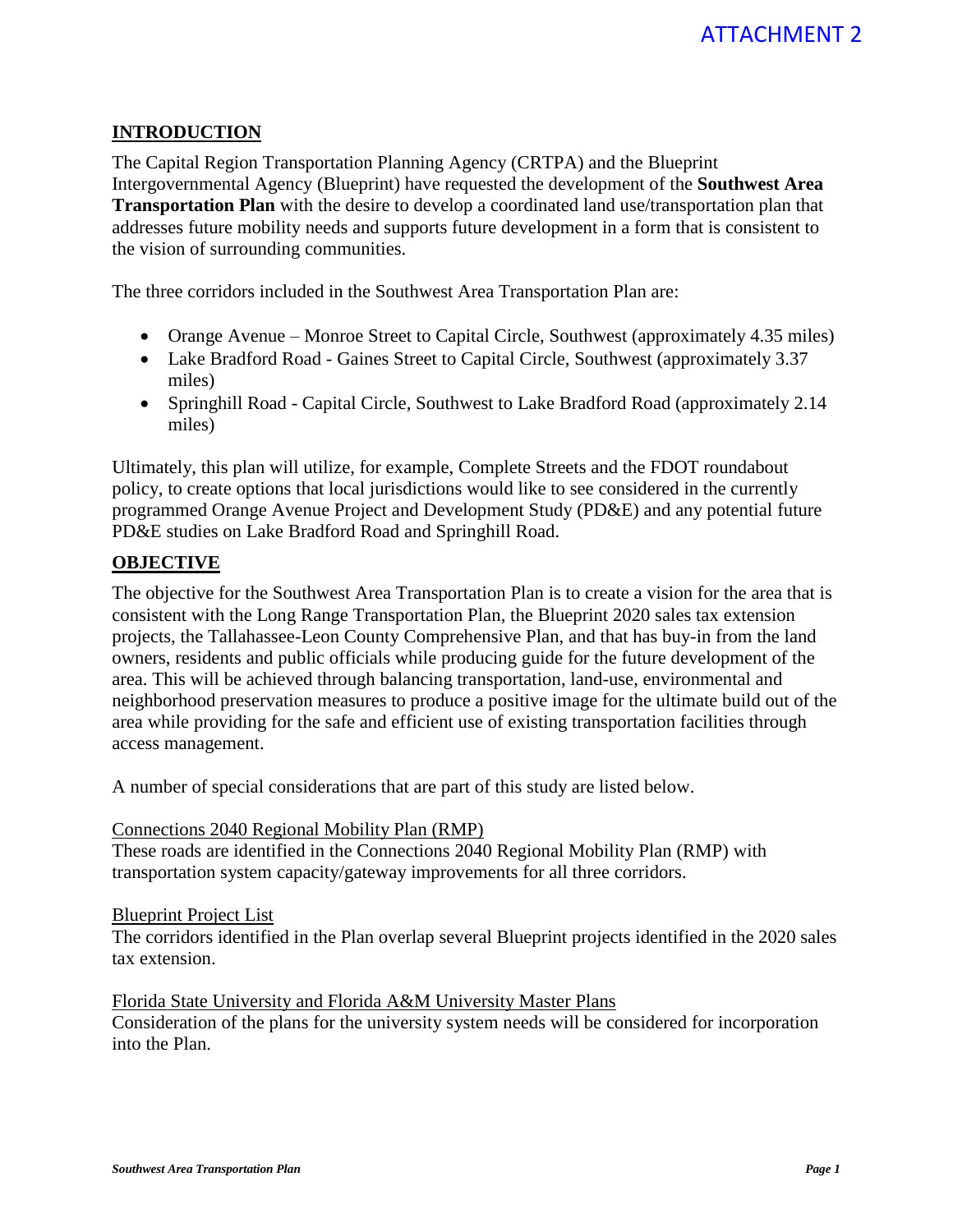#### Airport Master Plan

Any improvements to the Tallahassee International Airport as noted in the Airport Master Plan will be considered for incorporation into the Plan.

#### StarMetro Transit Development Plan

Transit route changes or additional improvements to the transit system will be considered for incorporation into the Plan.

#### Project Development and Environment Study

Concurrently, a major purpose of the **Southwest Area Transportation Plan**, and specifically for Orange Avenue, will be to develop options to be addressed during a Project Development and Environment (PD&E) Study, scheduled for 2019, and potential PD&E studies (yet to be programmed) associated with Lake Bradford Road and Springhill Road.

For Orange Avenue (Capital Circle, Southwest to Monroe Street) this is a two-phase project with Phase I being the **Southwest Area Transportation Plan** and Phase II, the Orange Avenue Project Development and Environment (PD&E) Study.

#### Documentation

The outcome from the Plan will be a **Corridor Master Plan**, for each of the three (3) corridors that will further detail how land use and transportation will be coordinated to meet the future development demands of the corridors while providing for transportation system capacity in a form that supports the vision of Tallahassee, Leon County and the CRTPA region. Identification of key nodes within each corridor shall be delineated for a more site specific plan to help redevelopment and reinvestment of these corridors.

Every option that is created for each corridor shall be identified, developed, analyzed and expressed in a form suitable for comparison to all other corridor options. It will be necessary to analyze in sufficient detail to identify enough differences to determine, but not eliminate, which option would be in the best overall public interest taking into consideration benefits and burdens to the region and the populations within and served by the corridor

Each option will be included in the respective **Corridor Master Plan** (Task 4). The results of the option analysis will be documented in an **Options Evaluation Report** (Task 3) (a subcomponent of the respective **Corridor Master Plans**).

#### Project Guidance

The project will be guided by a **Project Team** that includes varying interests and will include, at a minimum, staff from the CRTPA and Blueprint.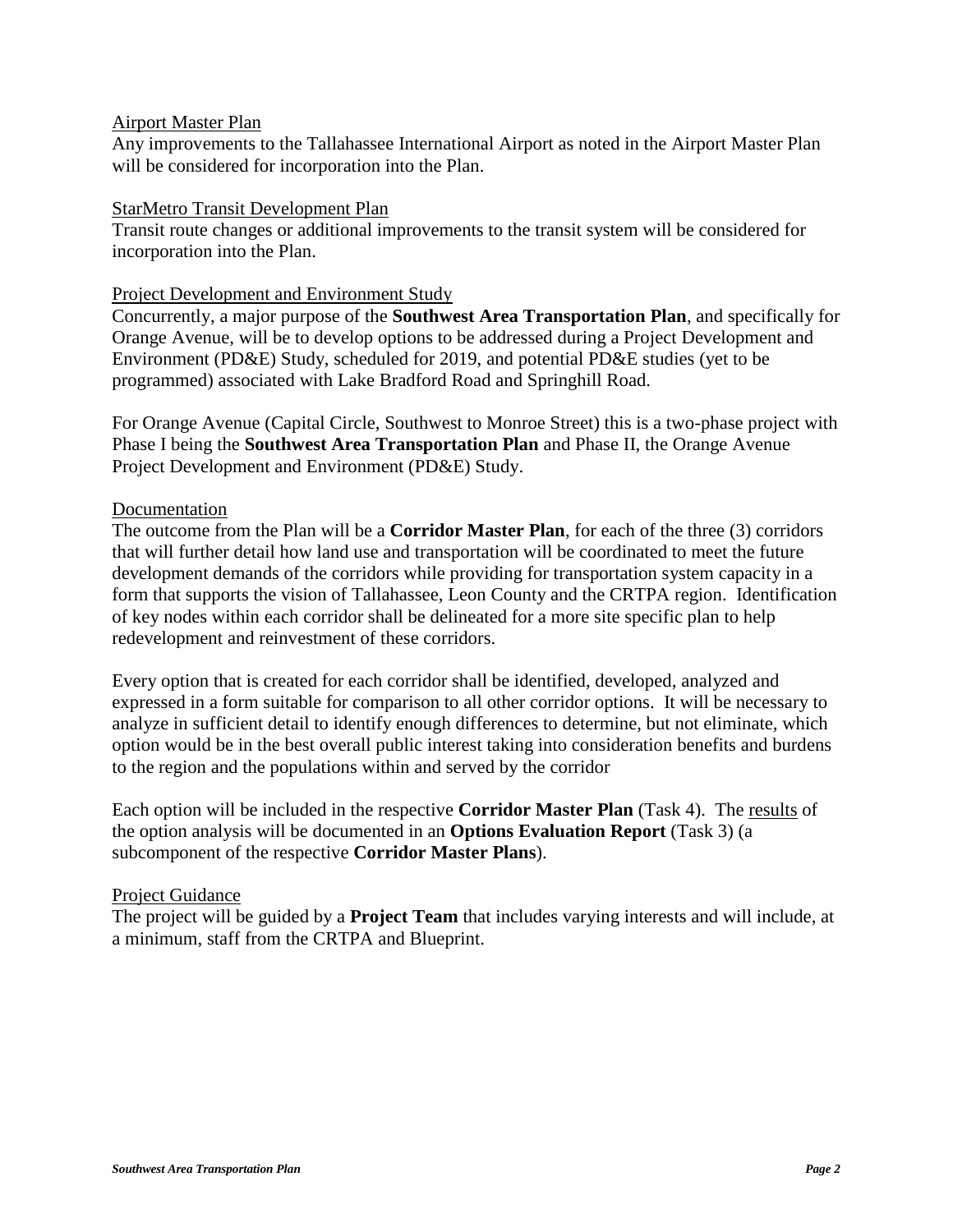## **TASK 1 - DETAILED WORK PLAN AND WORK SCHEDULE**

The development and maintenance of a project **Work Plan** will be needed to detail the methodology, expected sequence of tasks, subtasks and important milestones of the project. A **Schedule** (a subcomponent to the **Work Plan**) will be developed to identify target dates for completion of work tasks and deliverables and shall reflect meeting dates associated with the project. This will include the preparation and establishment of monthly **Project Team** meetings to discuss upcoming events, needs, issues, and tasks. This effort will result in monthly **Progress Reports** (a subcomponent to the **Work Plan**).

**Task Deliverables: Project Work Plan and Schedule Monthly Project Team Meetings and Progress Reports**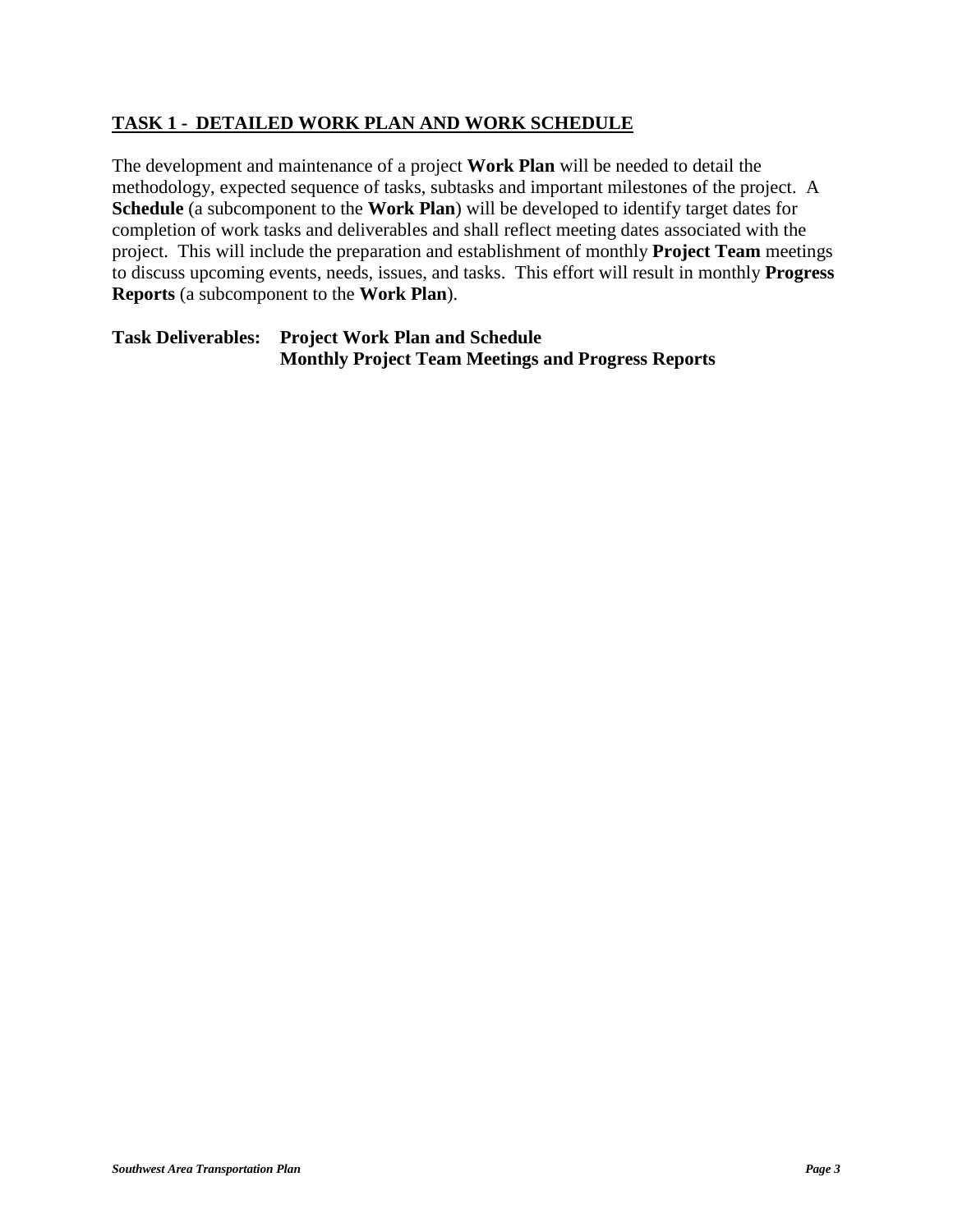## **TASK 2 DATA COLLECTION**

The main document that will support changes to any of the respective **Corridor Master Plans'** is the **Data Appendix** which will document the data collection efforts as outlined below.

#### **Data Collection and Physical Context Evaluation**

The data collection effort for this project is very wide and detailed. The following data will be needed for the respective **Corridor Master Plan**.

#### Base Mapping

A project "base map" will need to be completed utilizing existing GIS data. This base map will be the palette in which all recommendations and alternatives are reflected.

#### Photo Inventory

Photographs will include both eye-level pictures of the study area to illustrate land development patterns within the study area.

#### Parcel Information

Existing parcel information will be analyzed utilizing existing data including parcel ownership, building patterns, land use and entitlements, number, type and location of driveways, street network and circulation patterns. This process will include identification of development opportunities and constraints from current zoning and future land use designations.

### Existing Codes and Regulations

Existing zoning codes and land development regulations will be reviewed for those that are applicable to the specific corridor. This would provide a context for review of the level of change needed to coordinate land use and transportation planning within the respective corridor.

#### Physical Inventory

Existing data and any existing field survey's will be used to analyze and map existing and future land uses, historical/cultural features, vacant and agricultural land, public space/parks, community facilities, neighborhoods, activity centers, building and development patterns, and major utility infrastructure required to serve development (for example, water and sewer lines).

#### Environmental Inventory

Wetlands, water bodies, environmental systems, habitat for threatened and endangered species, socio-cultural effects, cultural resources, noise effects, and other features that influence development patterns and transportation infrastructure will be analyzed and mapped.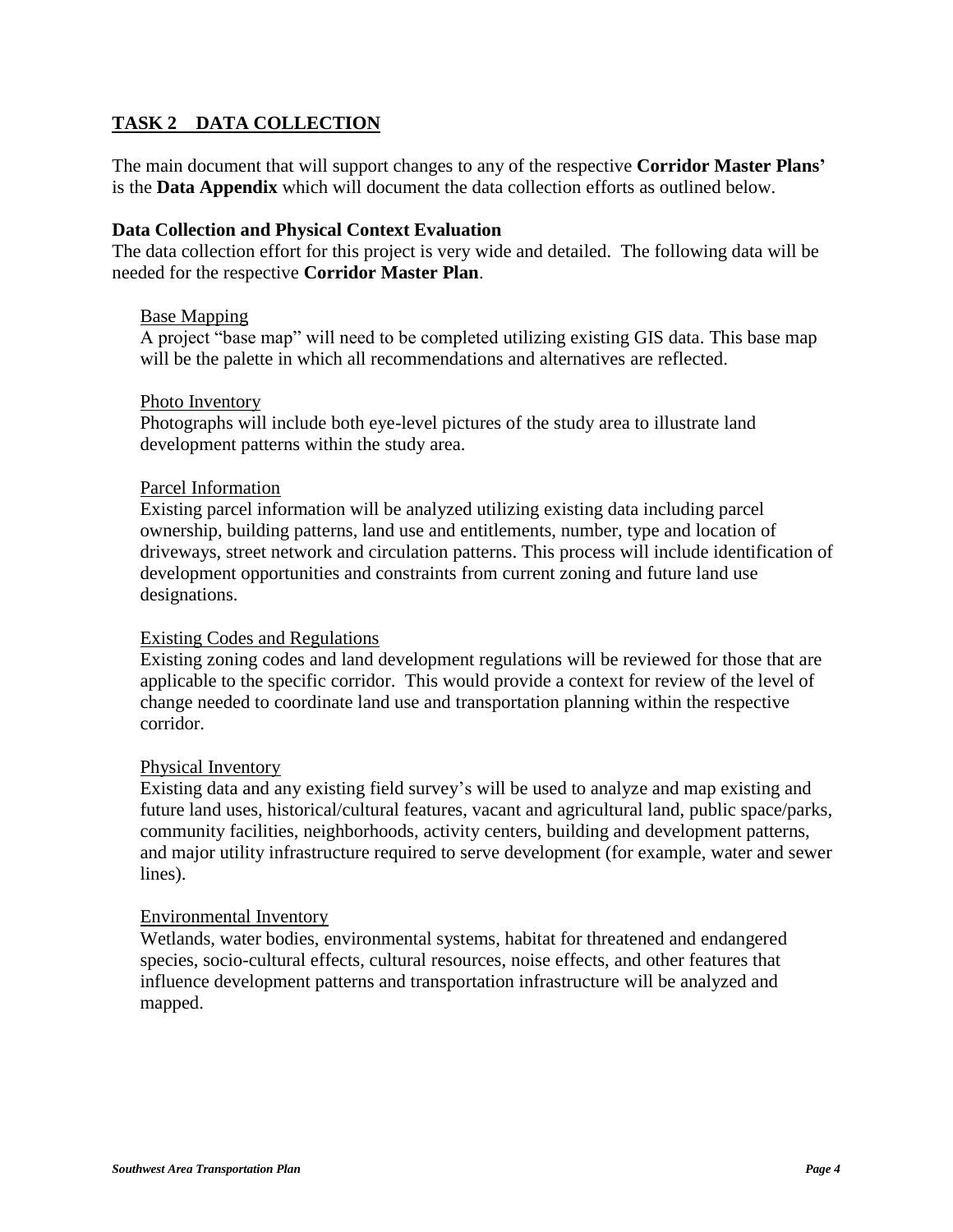### Environmental Justice Inventory

Populations within the corridor area as well as those projected to benefit by/use the corridor area will be identified by Census data and ground verification to identify the potential benefits and burdens to various populations with the region including, but not limited to, minorities, low income, and those with mobility challenges including physical and lack of automotive ownership.

### Transportation and Land Use History

Existing Leon County resources will be used to develop a description of the land use and transportation history of the roads in the respective **Corridor Master Plan** in order to place past trends in the context of future opportunities.

### Future Land Use

Future land use designations according to the current comprehensive plan for Tallahassee/Leon County, as well as all pending developments, building permit applications, rezoning petitions and Local Government Comprehensive Plan amendments will be analyzed and mapped.

### Transportation

Base transportation conditions for use in subsequent analyses will be assembled. This initial inventory and analysis will cover the existing and committed highway network, bicycle and pedestrian facilities, and transit service. The following information will be developed from available sources:

- Inventory of facility type, functional classification and administrative responsibility;
- Existing number of lanes, right-of-way (if available) and committed capacity; improvements from the CRTPA Transportation Improvement Program (TIP) and FDOT work program and/or local Capital Improvement Program;
- Existing traffic counts plus committed trips from approved development to show available capacity by road segment at the adopted level of service standard;
- Transportation analyses for proposed developments within the study area;
- Planned roadway capacity improvements contained in the CRTPA's Connections 2040 Regional Mobility Plan and any regional planning efforts affecting the study area;
- Bus routing and stop information, service frequencies, and any future transit initiatives; and
- Pedestrian and bicycle related land use inventory (schools, parks, business activity), physical features (bike facilities, sidewalk inventories).

### Traffic Data

Traffic projections will be developed for planning purposes only utilizing historic growth rates to reflect potential capacity issues. No transportation modeling will be required for this effort.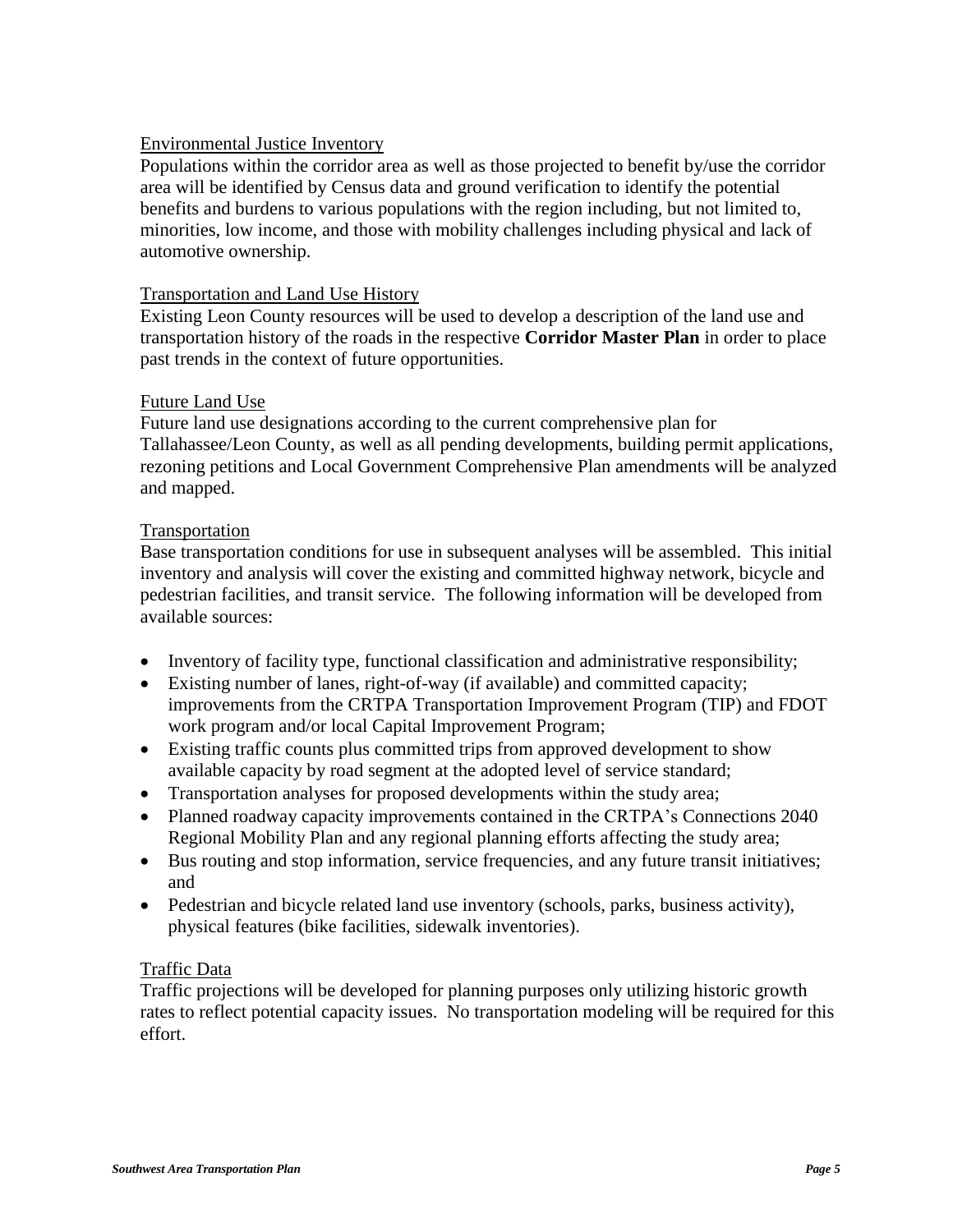24-hour traffic machine counts (approach volumes at 15-minute increments) at key intersections will be identified by the **Project Team** with data provided by the City of Tallahassee.

Based on an analysis of the 24-hour traffic machine counts and evaluation of current and future development trends (traffic generators), an 8-hour manual vehicle turning movement will be performed for peak hours at those intersections where required. A Synchro analysis will be required where roundabouts are proposed to be located in each of the corridors.

### Crash Data

Crash data will be obtained for the previous five-year period, which will include the number and type of accidents, accident locations, number of fatalities and injuries, and estimates of property damage and economic loss.

### Utilities

All utilities will be documented utilizing existing GIS data, or other available data.

### Railroads

All railroads will be documented utilizing existing GIS data, or other available data.

### Transportation Plans

All Transportation Plans will be obtained for all modes of transportation including surface, transit and non-motorized modes. The following plans or studies should be obtained:

- Connections 2040 Regional Mobility Plan;
- Capital Improvement Plans;
- Tallahassee–Leon County Comprehensive Plan;
- Transit Development Plan (TDP) from StarMetro;
- Transit; rail, bus, other; and
- Non-motorized modes, including bikeways and pedestrian walkways.

## Safety

Project needs associated with the safety of the existing facilities will be identified based on the crash data information.

## **Task Deliverables: Data Appendix**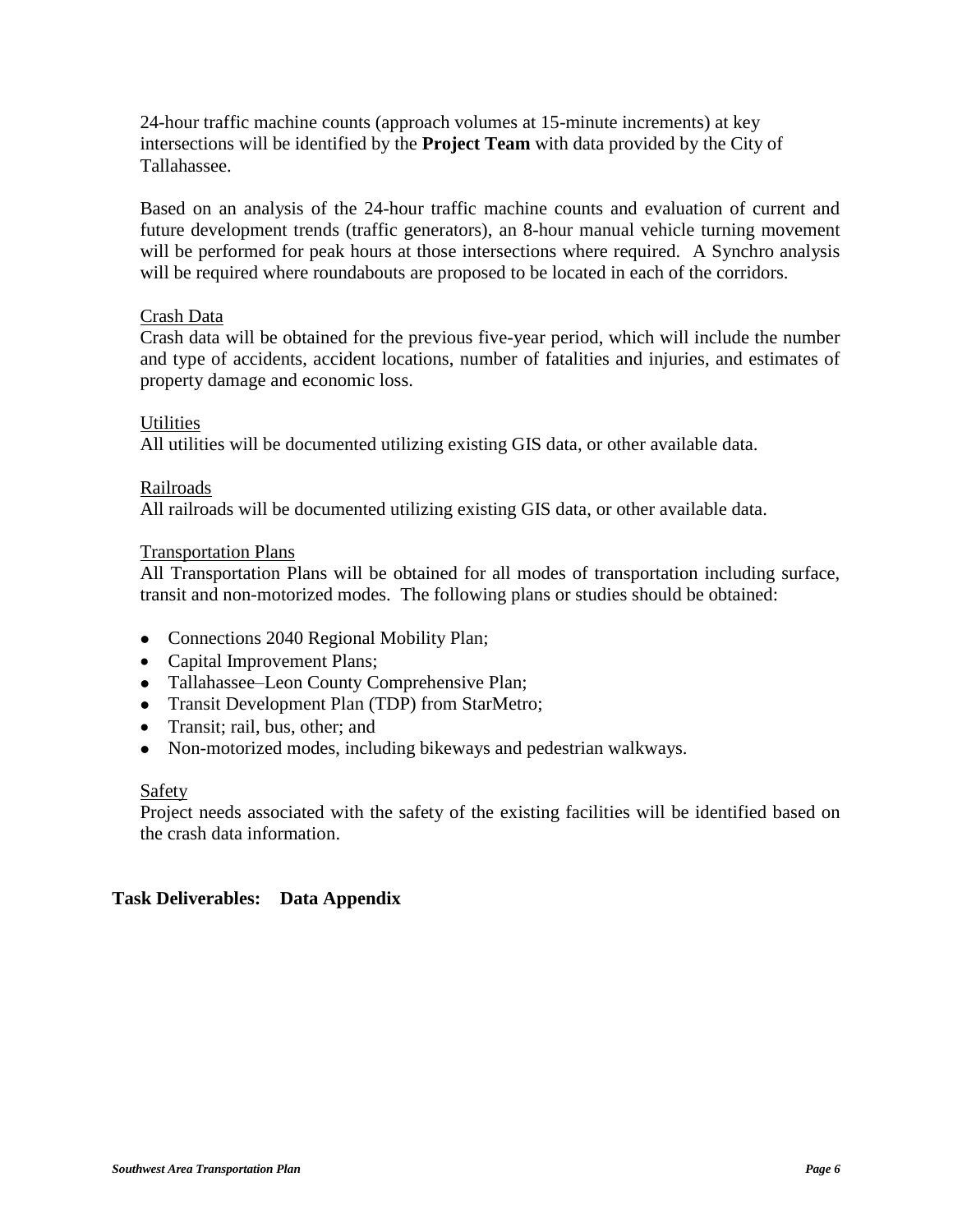## **TASK 3 CORRIDOR ASSESSMENT**

#### Existing Corridor Assessment

A **Corridor Assessment** is required that will utilize the **Data Appendix**. This assessment will be ongoing throughout the duration of the project and will be performed with consideration to the results of the data collection effort.

#### Option Analysis

After the **Corridor Assessment** is completed, an **Options Evaluation Report** will be developed. The report will document the respective corridor options accompanied by the desires of the community with respect to landscaping, aesthetics, or other special features in order to satisfy the requirements of the FDOT's policy on Transportation Design for Livable Communities, Complete Streets Implementation and Roundabout Policy.

All viable options will be developed and evaluated in order to address the project needs.

Additionally, the Corridor Assessment process will lead to the development of a "Purpose and Need" statement for road that will address area-wide as well as corridor specific needs.

**Task Deliverables: Existing Corridor Assessment Options Evaluation Report**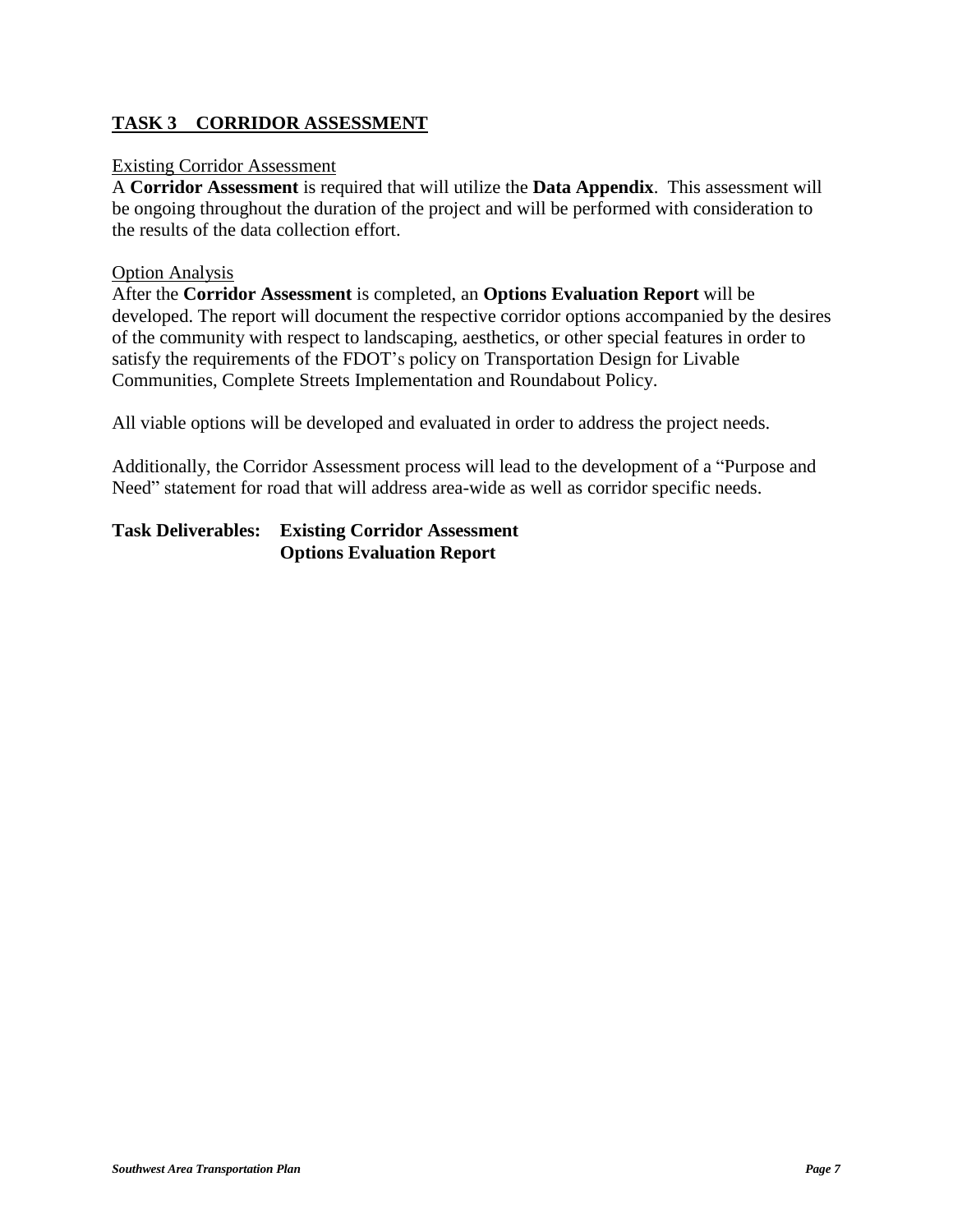# **TASK 4 CORRIDOR MASTER PLAN**

Ultimately, the **Southwest Area Transportation Plan** will require a **Corridor Master Plan** for each road. This effort will synthesize Task 2, Task 3, and Task 5 into a draft master plan report with graphics and diagrams to illustrate the overall planning concepts.

The **Corridor Master Plan** will include:

**Development Framework**. The Development Framework will illustrate a vision for the study area. This overall vision will identify area resources (public institutions, parks and open space, neighborhoods), where new development and specific uses could occur, catalytic development sites [nodes] (parcels that are likely to be aggregated), and connections and transitions to adjacent rural areas, tying them together into a single strategic plan.

**Development and Redevelopment**. Recommendations for development and redevelopment in the corridor, including:

- Types of land uses and general mix of uses;
- Potential locations for each of the land uses (and/or location criteria), including locations for key, mixed-use projects and potential points of concentrated activity;
- Incentives that could be used to encourage development and redevelopment of the corridor, or that encourage existing uses to enhance their appearance.
- Traffic and Multimodal Transportation Analysis The analysis will show the alternative roadway cross sections developed during the **Planning Charette**, and the recommended alternative. Additionally, the analysis will assess improvements to conditions for pedestrian, bicycle and transit circulation. Based on this assessment, recommendations will be provided regarding follow-up actions needed to implement the plan; examples include changes to adopted Level-of-Service standards and the creation of a Multimodal Transportation District to address concurrency needs.
- Community Impact Analysis This analysis will estimate the number of residences, businesses, neighborhoods, and community facilities impacted by each alternative.
- Timeline for Implementation Plan As part of the refinement of the design concepts, a time schedule and estimated cost for improvements, responsible agencies, and potential funding sources will be prepared as an implementation strategy.
- Coordination for Subsequent PD&E Study -Additional issues to be addressed in more detail as part of a subsequent PD&E study will be identified and noted. Examples of issues include the following:
	- NEPA requirements for environmental impacts.

## **Task Deliverables: Corridor Master Plans for Orange Avenue, Lake Bradford Road, and Springhill Road.**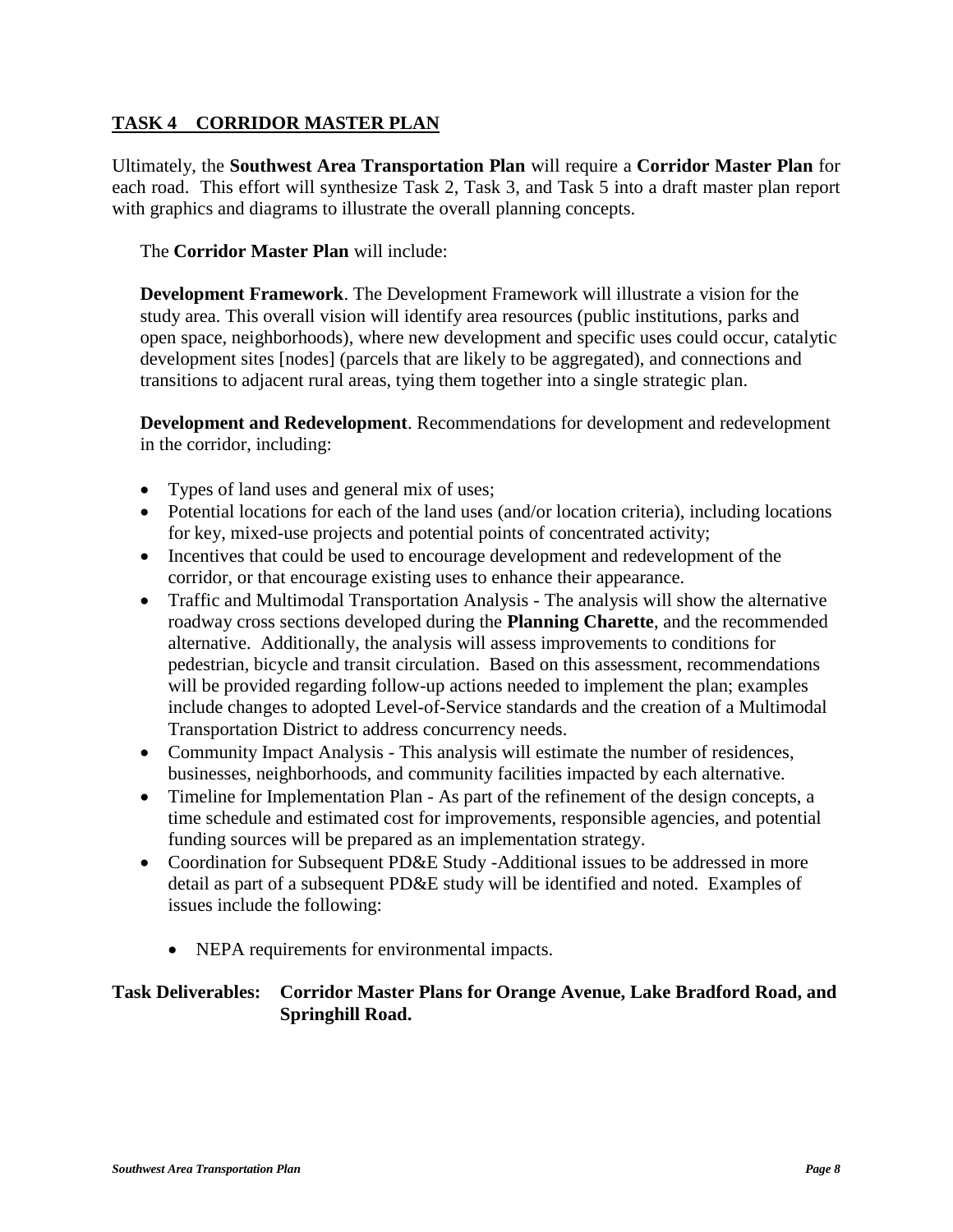## **TASK 5 PUBLIC PARTICIPATION**

This task outlines the process to incorporate the public into the corridor planning process by working closely with a **Project Team** and by conducting stakeholder interviews. During this initial phase of the study the following techniques to gather information and build a common understanding of the project's focus will be employed.

### Project Team

The Project Team is a group of transportation professionals, both land use and transportation, that will be formed to assist in the technical aspects of the project, provide direction, and serve as the first point of contact for activities related to the Southwest Area Transportation Plan.

### Stakeholder Interviews

A series of presentations/interviews with Stakeholders in the area will be conducted. Several stakeholder groups are likely to include: neighborhood organizations, church groups, local businesses, property owners, educational institutions, chambers of commerce, elected officials, FDOT and representatives of the private development community. These presentations should be brief, informal and highly focused on specific stakeholder issues regarding the Study Area. This process is intended to provide one-on-one or small group meetings with the Stakeholders. The results of these interviews will be presented to the **Project Team** in the form of a **Stakeholder Interview Report**. This effort will be used to complement the **Data Appendix** and clarify specific issues and concerns within the area.

### Kick-off & Advisory Workshop

A joint kick-off and advisory workshop with the **Project Team** will provide direction and input regarding the study's focus, specific areas of concern and key Stakeholders to be interviewed. The **Goals and Objectives** of the project will be defined from this workshop.

### Planning Charette

The major effort for public participation associated with this project is a **Planning Charette**. The **Planning Charette**, open to the public, will be focused around three (3) major public events: the **Planning Charette** kick-off and planning session, a planning options session (multiple days as required), and a closing presentation of the **Planning Charette's** results on the last day.

The public will be encouraged to attend the beginning and ending sessions of the **Planning Charette** for general coverage. Individuals interested in specific issues will be encouraged to attend the **Planning Charette** throughout the entire process.

The outcome of the **Planning Charette** is the **Conceptual Improvement Plan**, which is further detailed below:

A **Conceptual Improvement Plan** will be produced during the **Planning Charrette** that will be formatted into a PowerPoint presentation with all associated graphics. Specific components of the **Conceptual Improvement Plan** will include: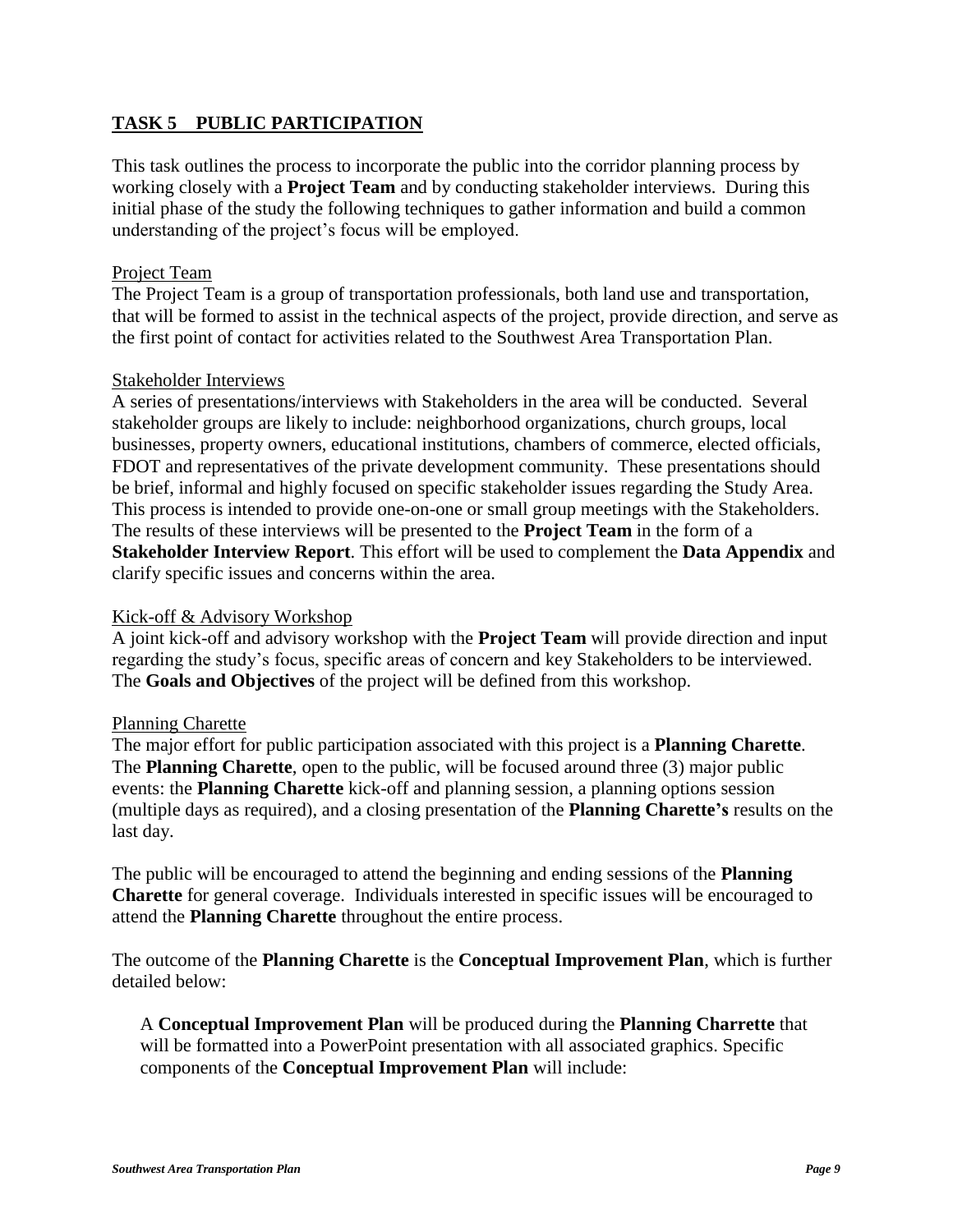- Illustrative **Development Framework Plan** (Task 4).
- Preliminary transportation analysis of development impacts.
- Roadway cross section(s) for the corridors to support the **Development Framework Plan** (Task 4).
- Access management concept for corridor.
- Phasing diagrams illustrating development of the corridor over time.
- Transportation corridor options.
- Transit concepts.
- Streetscape Improvements.
- Parks & Public Spaces.
- Illustrative Design Sketches (both eye-level and aerial renderings).
- Initial Action/Implementation Plan.
- Recommended Funding Alternatives (by phase).

| <b>Task Deliverables:</b> | <b>Stakeholders Interviews Report</b> |
|---------------------------|---------------------------------------|
|                           | <b>Goals and Objectives</b>           |
|                           | <b>Conceptual Improvement Plan</b>    |
|                           | <b>PowerPoint Presentation</b>        |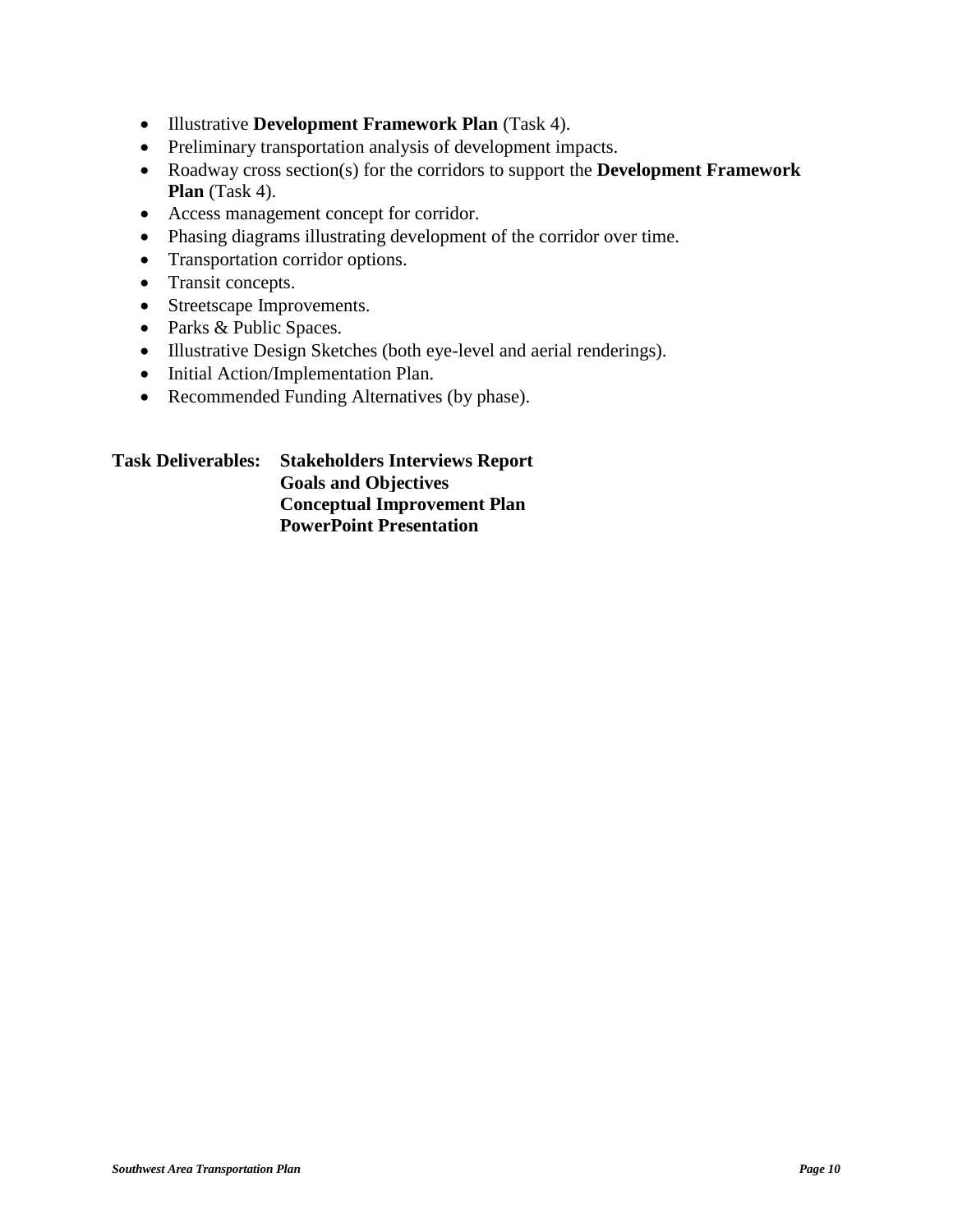### **TASK 6 PROJECT DELIVERABLES**

There are several documents that are associated with the completion of the **Southwest Area Transportation Plan**. These are described below:

**Southwest Area Transportation Plan**

The **Southwest Area Transportation Plan** will document the overall process including Task 1 through Task 5. This will also include an Executive Summary of the Southwest Area Transportation Plan process.

**Project Work Plan and Schedule (Task 1) Monthly Project Team Meetings and Progress Reports (Task 1)**

**Data Appendix (Task 2)**

**Existing Corridor Assessment (Task 3) Options Evaluation Report (Task 3)**

**Corridor Master Plan (Task 4)**

**Stakeholders Interviews Report (Task 5) Goals and Objectives (Task 5) Conceptual Improvement Plan (Task 5) PowerPoint Presentation (Task 5)**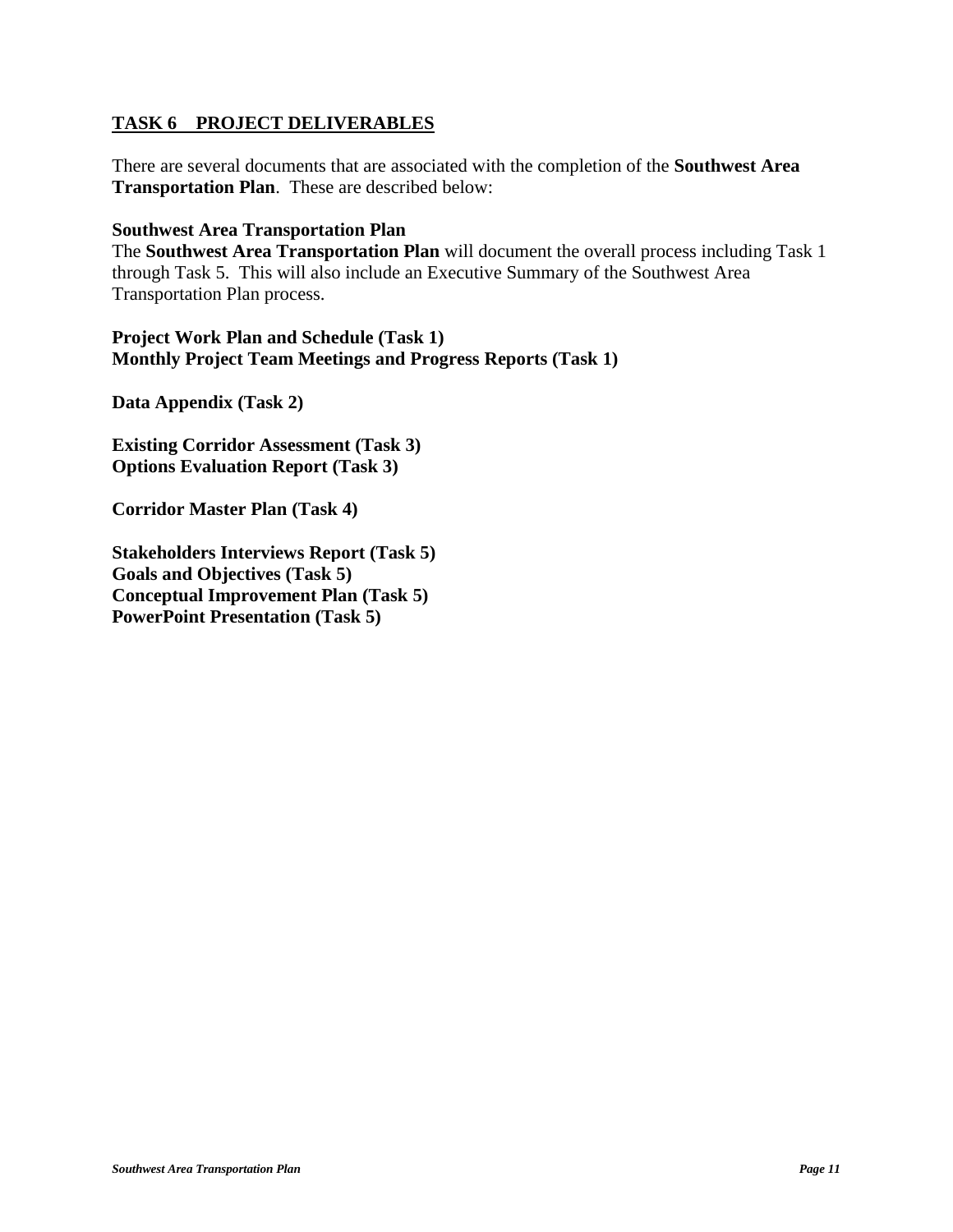# **TASK 7 FINAL PLAN**

A **Final Southwest Area Transportation Plan** will be prepared that incorporates comments and direction by the Project Team.

### **Final Presentations**

There will be three **Southwest Area Transportation Plan** presentations. The first will be to the public and the second and third to the CRTPA Board and Blueprint Intergovernmental Agency, respectively.